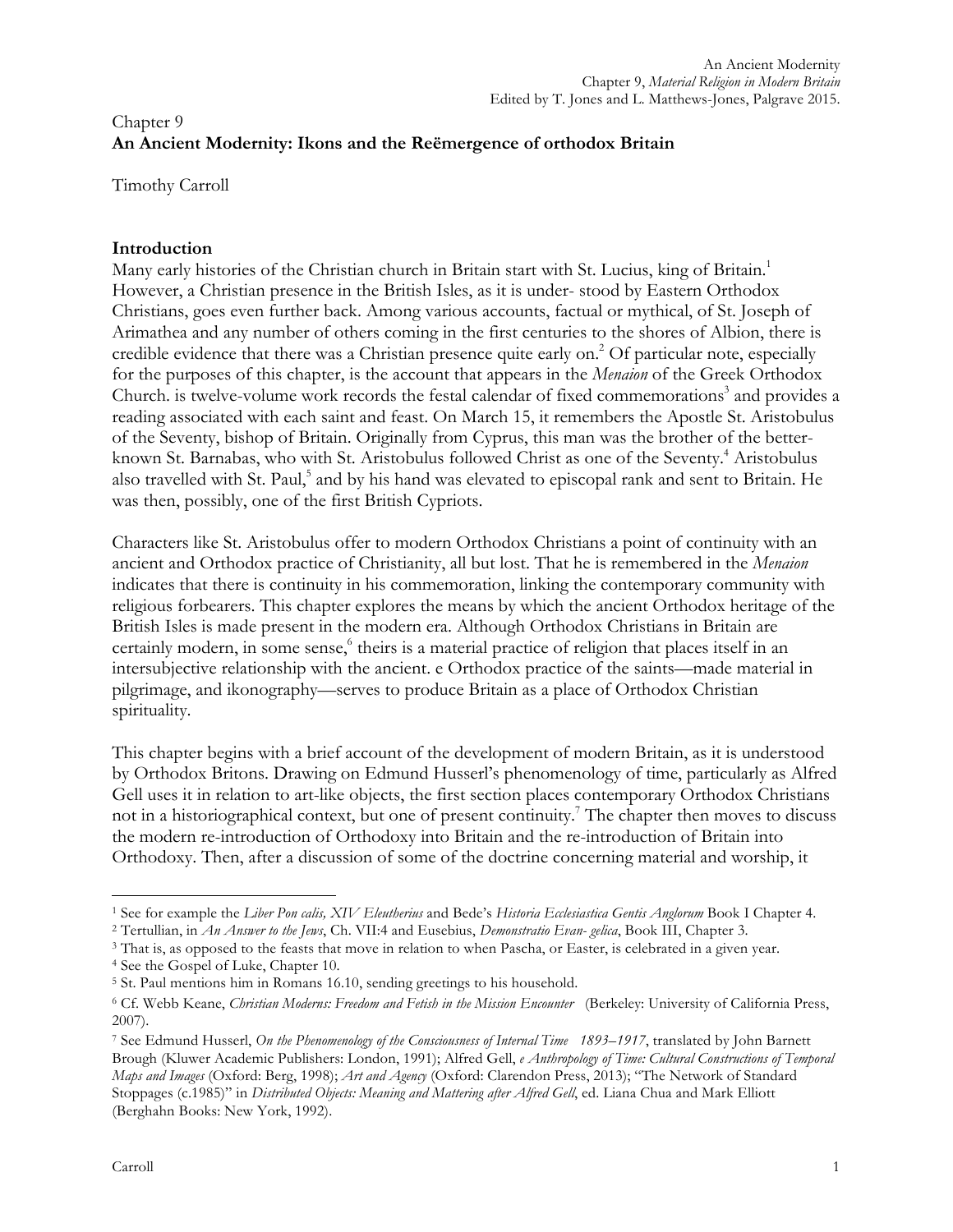moves to consider the materiality of the revitalisation of British Orthodoxy as seen in a parish located in East London, which I call St. Æthelwald's.<sup>8</sup> rough the material practice of an ancient modernity, Orthodox like those at St. Æthelwald's make claims concerning what England and Britain truly are. Examining the materiality of their worship, the chapter closes with some reflection, and critique, of the notion of authenticity.

## **Ancient Continuity**

St. Aristobulus is but one among many. Notable saints of the Eastern Church include many recognized in the West, too. For example, St. Augustine of Canter- bury, St. Theodore of Tarsus, and St. Cuthbert. During the first millennia thousands of Christian saints lived in Britain—and the Orthodox Church recognizes them as her own. This is important to note: the continuity of Christianity from the time of St. Aristobulus onward, even with its complications and tensions both interior and exterior, is understood by the Orthodox Church to be Orthodox. There is breakage, however, after the millennium. St. Edward the Confessor is, some say, the last Orthodox saint-king from antiquity in the British Isles. Some extend this honour to his successor Harold, seeing him as the king, and also a martyr at the hand of William of Normandy.

What is certain in the minds of many Orthodox Britons is that William of Normandy systematically eradicated the Church in Britain. In the years following the conquest, the last of the Orthodox bishops were driven out and their sees given to Roman Catholics. Coming in the wake of the Great Schism and the excommunications of 1054, the conquest is understood to have been done under the blessing of an excommunicate bishop and to the detriment of the Orthodox (and hence, "true") Church in Britain. This process is understood to fulfil the deathbed prophecy of St. Edward, when, in a vision, he learned that because:

[T]hose who have climbed to the highest offices in the kingdom of England, the earls, bishops and abbots, and all those in holy orders, are not what they seem to be, but, on the contrary, are servants of the devil, on a year and one day after the day of your death God has delivered all this kingdom, cursed by Him, into the hands of the enemy, and devils shall come through all this land with re and sword and the havoc of war.<sup>9</sup>

In fulfilment of this prophecy, William's coronation was a year and a day after the repose of St. Edward.

The ecclesiastical rift between Orthodox Christians and other Christians in Britain was then made worse by the destruction of the Orthodox material culture. The Dissolution of the Monasteries undertaken by Henry VIII destroyed much of the material remains of Orthodox Christianity. By this point in time only the ecumenically minded Orthodox Christians would consider the monastics in Britain to be spiritual kin, but there is a great loss felt, nonetheless, because the destruction included many ancient relics, ikons, and monasteries that were extant from the period before the Schism and Conquest. is event in British history marks a worsening by degrees of an already dire situation. While the Roman Catholics were bad, one informant said, the Protestants proved much more hostile and destructive.

# **Retentions of the Past**

<sup>8</sup> Pseudonyms are used within the ethnography except where informants speci cally requested I use their real name.

<sup>9</sup> From the *Vita Aedwardi Regis*, translated by Frank Barlow, quoted from Vladimir Moss, *e Fall of Orthodox England*; *e Spiritual Roots of the Norman Conquest, 1043–1087* (Self-published online at orthodoxchristianbooks.com, 2013). [Original emphasis removed].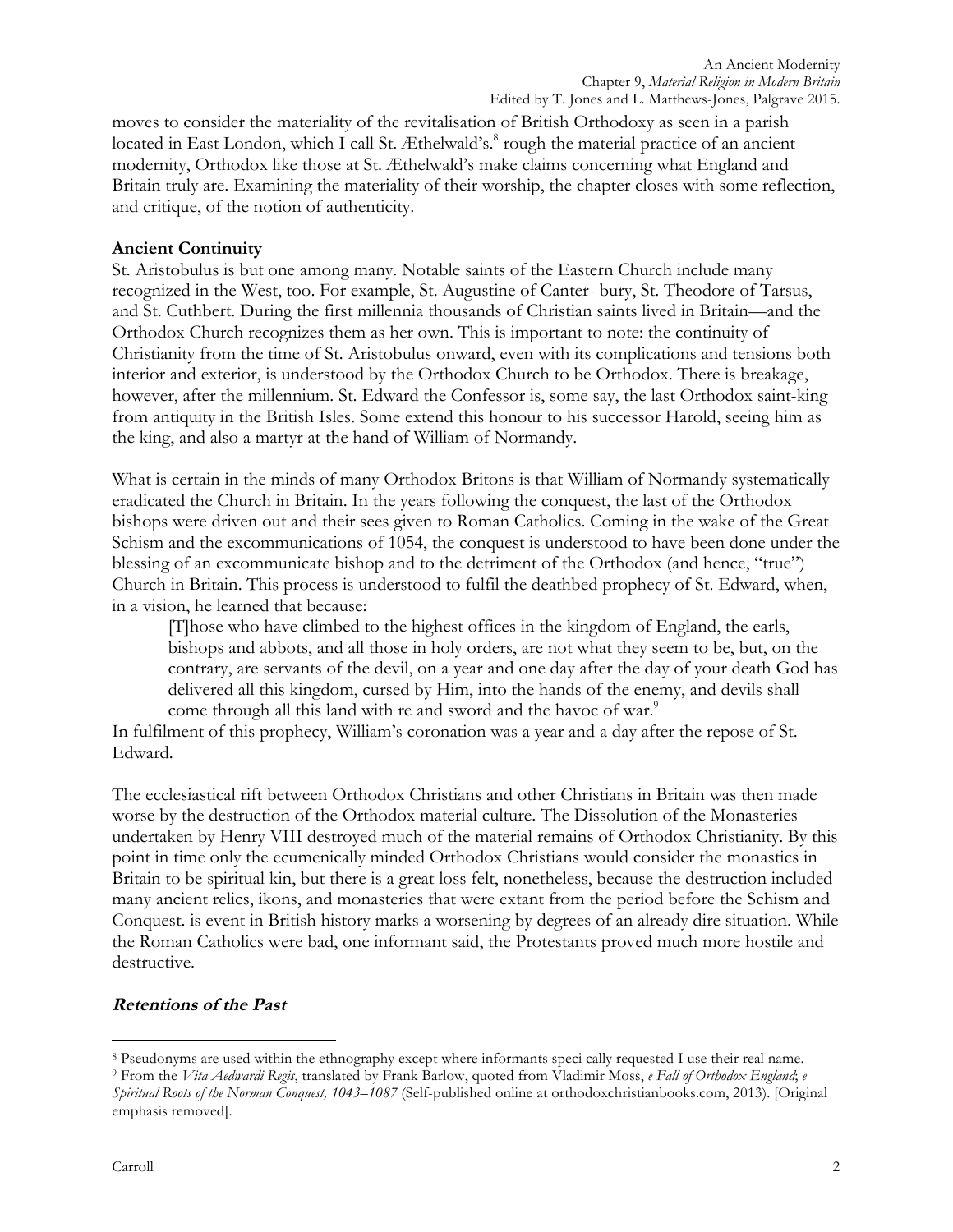Although the past is central to this chapter, the chapter is not concerned with history; rather it is about continuity. Husserl draws a useful distinction between a historical event remembered and a past event still experienced.10 Although the Battle of Hastings is an historical event, the Conquest and consequential severance of the Church in Britain from the Orthodox Church is a moment of the past still experienced for Orthodox Christians in Britain today. For Husserl, history is something that takes the mind's attention and focuses it on something separate and past.<sup>11</sup> As what he calls a "reproduction," historical considerations restrict the mind's perception from the present context. In contrast, he outlines a system wherein the past is remembered as a continuity of the present. A musical note held for five seconds, is, in this way, seen to be a "time object" wherein the first second of the note is held in the mind, as a "retention," when hearing the final second. The first is still being experienced even though it has past. Husserlian retentions, and their forward-looking sisters, "protentions," expand the "time horizons" of the present.<sup>12</sup> It is the argument here sustained that Orthodox British presence is an "expanded present," which includes people such as St. Aristobulus and events like the Dissolution of the Monasteries within the local time horizons of Orthodox presence.

# **Material Retentions**

In keeping with the theme of this volume, however, the argument moves beyond Husserl's focus on the perception of phenomena to consider the sensuous aspects of those things held within perception. This artefactual approach, looking at the qualities of materials moving forward in time, is largely done following Alfred Gell's application of Husserl to the analysis of  $art$ .<sup>13</sup> In his understanding of the extended mind, Gell sees art-like production to be a process of objectification of the artist's mind. Earlier pieces, which exhibit themes developed in later pieces, are seen as retention within the whole *œuvre* of an artist's life work.<sup>14</sup> For Gell there is a strong bond between the perception (and reception) of an art-like object and the artist's mind, linked through the medium of the art-like object.15 The manipulation of materials is able to produce pieces that trap the viewer, drawing the viewer into a relationship with the mind of the artist and the prototype after which the piece is modelled.<sup>16</sup>

Gell applies this model of relations of retentions and protentions both within a single artist's corpus and within artefactual elements of a larger society.<sup>17</sup> Examining a Maori meetinghouse, Gell identifies the assemblage of woodcarvings that form the architectural structure of the building as a series of retentions of previous generations and protentions toward future generations.<sup>18</sup> These,

<sup>10</sup> Husserl, *On the Phenomenology of the Consciousness of Internal Time.*

<sup>11</sup> Ibid. See also Gell "The Network of Standard Stoppages," *The Anthropology of Time*; Christopher Gosden, *Social Being and Time* (Oxford: Blackwell, 1994).

<sup>12</sup> Husserl, *On the Phenomenology of the Consciousness of Internal Time*; Gell, "The Network of Standard Stoppages."

<sup>13</sup> For discussion on the artefactual quality of art-like objects, see, among others, George Dickie, "The New Institutional Theory of Art," in *Aesthetics: A Critical Anthology*, ed. George Dickie et al. (Boston: Bedford/St Martin's, 1989) and Alfred Gell, *Art and Agency*.

<sup>14</sup> Gell, *Art and Agency*.

<sup>15</sup> Gell, *Art and Agency*, 86; see also Alfred Gell, " e Technology of Enchantment and the Enchantment of Technology," in *Anthropology, Art, and Aesthetics*, eds. Jeremy Coote and Anthony Shelton (Oxford: Oxford University Press, 1992), 40–63.

<sup>16</sup> Alfred Gell, "Vogel's Net: Traps as artworks and artworks as traps," *Journal of Material Culture* 1:1 (1992): 15–38; Gell, *Art and Agency*.

<sup>17</sup> Alfred Gell, "The Network of Standard Stoppages (c.1985)" in *Distributed Objects: Meaning and Mattering after Alfred Gell*, eds. Liana Chua and Mark Elliott (New York: Berghahn, 2013), 88–113; Gell, *Art and Agency*. <sup>18</sup> Gell, *The Anthropology of Time*, 251.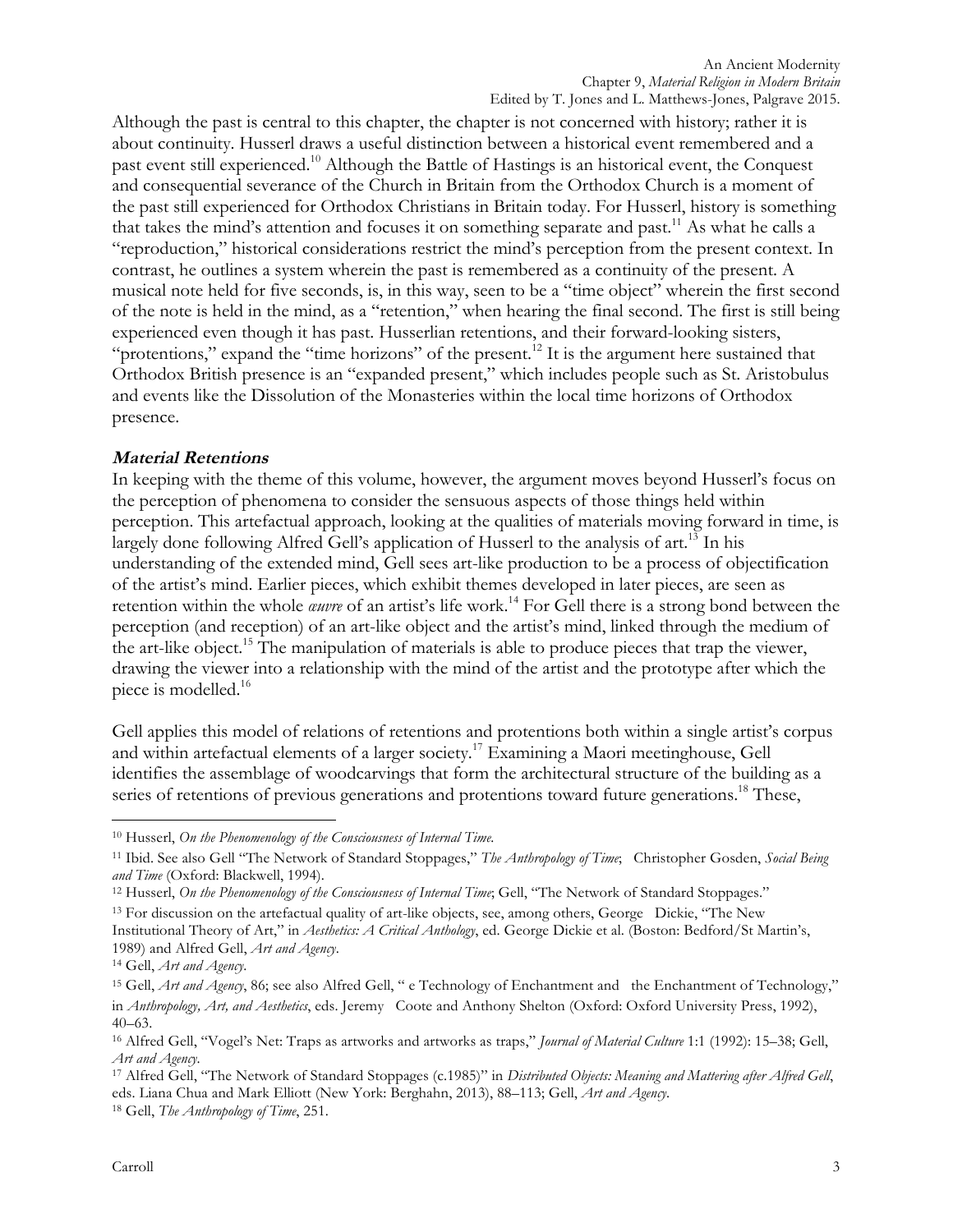which Husserl class together as "intentions," produce an expanded present in which the multiple generations of a Maori clan may be together present at the same time via the artefactual quality of the house-as-intention.

Following this material reading of Husserl, the argument set forth in this chapter examines how Orthodox Christian pilgrimage in Britain practice past not as history but as a set of retentions. e next section then turns to examine an ikonographer's practice of producing protentions for future generations. It should be noted that my informants did not use this Husserlian model to understand their own material practice of the saints. A few with whom these ideas were shared did see the promising nature of the enquiry, however within their own teaching and discussions of the past the language that is used is that of collective consciousness (having "the mind of the Church") and familial history. There is an understanding of inherited memory that ties the individuals into the inter-generational community of both the living and those who have died. In a sense, everything that is remembered is held in common lived memory. The analogy that is used by the St. Æthelwald's parish priest to describe this to neophytes is that of familial history. A newly wed in-law will never, truly, become part of the family, the argument goes, unless he takes on the stories of his bride's heritage as his own. For the community of St. Æthelwald's in London, this is understood to include such wide-ranging events as the Diocletian persecution, the Ottoman and Turkish Yoke, the Communist Yoke, the Ikonoclastic Era, and the Dissolu- tion of the Monasteries. These are each events that the family has endured and each shape this community in their relationship to the Britain in which they now find themselves. It is a Britain that is often hostile, but is also rich with retentions of the Church's own material culture.

## **Modern Re-emergence**

 

Since the late seventeenth century there has been a slow re-introduction of Ortho- doxy into Britain. First with labourers, sailors, and merchants, as well as scholars being sent to study at Oxford, a trickle of Greek and Russian communities became established in Britain.<sup>19</sup> In 1677, a Greek parish dedicated to the Dormition of the Mother of God was opened in Soho under the auspices of the Duke of York, later James VII and II. However, this parish met protest from the Anglican Bishop of London who forbade the use of ikons and required them to forfeit "Romish" doctrines. Under such, rather absurd, constraints it was closed shortly thereafter.<sup>20</sup> Then, in conjunction with the fourmonth stay of Tsar Peter the Great in England, in 1698, a small parish was established under the hospice of the Russian Embassy.<sup>21</sup> This parish, though soon to outgrow their space, appears to be the rst permanent Orthodox parish in Britain in modern history.

Over the next century a handful of parishes sprang up around Britain, but it was only in the 1920s that the population of Orthodox immigrants was large enough to warrant local episcopal oversight. This was introduced first by the Œcumenical Throne of Constantinople in 1922, with the formation

<sup>19</sup> Timotheos Catsiyannis, *The Greek Community of London (1500–1945)* (London: privately printed, 1993); Jonathan Harris, "Silent Minority: The Greek Community of Eighteenth-Century London," in *Greek Diaspora and Migration Since 1700: Society, Politics and Culture*, ed. Dēmētrēs Tziovas (London: Ashgate Publishing, 2009).

<sup>&</sup>lt;sup>20</sup> Gregorios Theocharous, "The Archdiocese of Thyateira and Great Britain and Orthodoxy in the British Isles," available online at: http://www.thyateira.org.uk/ accessed May 31, 2012.

<sup>21</sup> Russian Orthodox Church Abroad (ROCA) "Cathedral of the Dormition of the Most Holy Mother of God and Holy Royal Martyrs, London; Parish History," available online at www.russianchurchlondon.org under "Parish History" accessed May 30, 2012.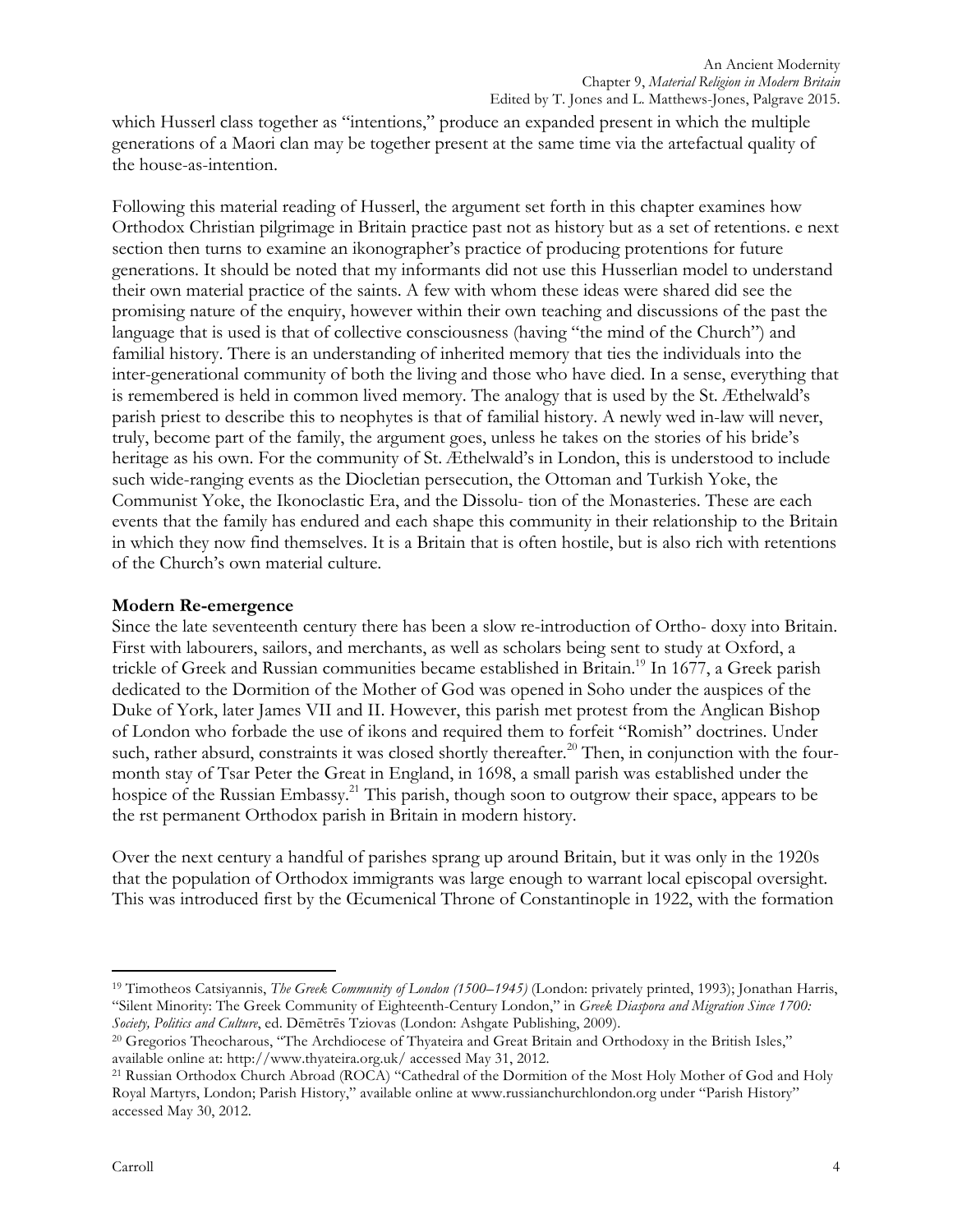of the diocese of Western and Central Europe under the Metropolitan Germanos (Strenopoulos).<sup>22</sup> Then, in 1929, seeking to meet the needs of the large numbers of Russians fleeing the Revolution, the Russian Orthodox Church Abroad (later ROCOR<sup>23</sup>) consecrated their first bishop of London, Nicholas (Karpov). Bishop Nicholas achieved relatively little, as he died three years later. His Eminence Germanos, however, was quite influential—but there are two contrasting narratives concerning his influence. The first was attested to at various points during fieldwork, suggesting that there was an "infamous agreement" between His Eminence Germanos and the Church of England. Although there is little evidence as to what exactly this was, the general understanding among my informants was that Germanos agreed to not proselytize nor receive converts from the Church of England. This, a local priest asserts, fits within the broader narrative of insular, ghettoized Orthodox communities that are held as stereotypical even today.<sup>24</sup> The second narrative suggests that he was an astute ecumenist.<sup>25</sup> As the first metropolitan bishop of the Orthodox Churches in Great Britain, H. E. Germanos participated with particular zeal in dialogues with the Church of England as well as with Old Catholics on the Continent. e Church in Constantinople joined the ecumenical movement in earnest in 1920, and as a western-trained scholar, the then bishop of Seleucia, Germanos, was involved from the start. At the time, there was much optimism that unity could be found between the various Christian Churches worldwide. Despite ongoing dialogue between the Church of England and the Orthodox Churches, currently such optimism is hard to find.

The succeeding years saw Orthodoxy in Britain undergo three more periods of growth worth mentioning. The first was the influx of Cypriot immigrants because of the Turkish invasion in 1974. The second was composed of various Eastern European communities immigrating following the fall of the Soviet Union. The third is a "native" movement, largely of former Anglicans who came to Orthodoxy following years of increased discontent with the liberalizing and modernizing forces within the Church of England. This last group was received into the Antiochian Greek Orthodox Church in 1995 by Patriarch Ignatios IV (Hazim), by the hand of the then vicar, later Metropolitan Gabriel (Saliby), of Paris.<sup>26</sup> The deanery established out of this movement has since been elevated to archdiocesan status, with a broad and varied demographic character.

It is within the parish of St. Æthelwald's, which grew out of this third group, that I carried out fieldwork, between 2009 and 2012, and whose material practice of the British saints forms the crux of this chapter. During the three years of my fieldwork the parish had an average attendance of between 20 and 40 individuals each Sunday morning. At the time of its founding in 1995, it was primarily a group of former Anglicans who, having found a new home under the Greek Patriarch of Antioch, worshipped alongside their Arabic speaking brothers until they were able to set up a stable English-speaking parish. Almost 20 years on, there has been considerable growth and the parish is now a cosmopolitan mix of both convert and "cradle" Orthodox from Britain, Ireland, Greece, Central and Eastern Europe, the Near East, and the Americas and Caribbean.

<sup>&</sup>lt;sup>22</sup> Clerics' names are provided using the Orthodox convention of placing family names as a parenthetic following their given name. The family names of priests and bishops are rarely ever used in speech, except to distinguish priests with exceptionally common names.

<sup>23</sup> Russian Orthodox Church Outside of Russia.

<sup>24</sup> For an extensive theological perspective on this, see Alexander Tefft, "Phyletism as an Anthropological Heresy" (Doctoral Thesis, Anglia Ruskin University, 2010).

<sup>25</sup> Vasil Istavridis, "The Work of Germanos Strenopoulos in the Field of Inter-Orthodox and Inter-Christian Relations," *The Ecumenical Review* 11:3 (1959): 291–99.

<sup>&</sup>lt;sup>26</sup> Gregory Hallam, "The Genesis of the Deanery: A Personal Perspective from Fr. Gregory Hallam," available online at: http://www.antiochian-orthodox.co.uk/Antioch/deanery.htm, accessed March 20, 2014.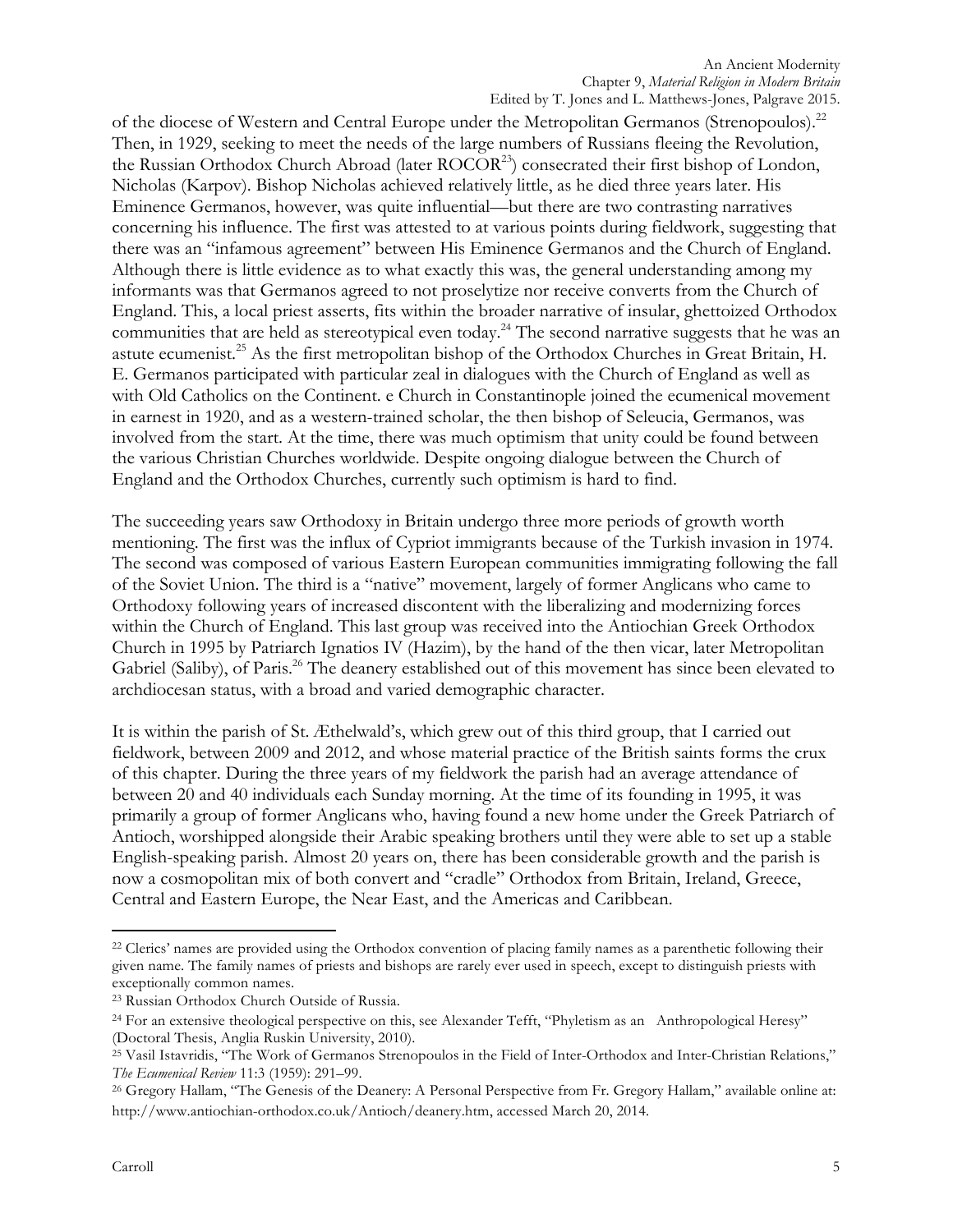Before moving to the ethnography, however, it is important to consider two modern saints and their influence in these practices.

#### **The Word of Prophecy and Teaching**

This section examines accounts of two recent Orthodox saints in order to frame the material practices of veneration in terms of the retentions and protentions of a continuous British Orthodoxy. e framing is also in apposition, and in some ways opposition, to the wider British context in which they see themselves, both Protestant and secular. The first is St. Arsenios of Paros. Arsenios lived from 1800 to 1877, first in mainland Greece, then on the island of Paros where he became a beloved spiritual father. He never came to Great Britain, but did give a prophecy concerning it. It was retold to me as "the Church in the British Isles will only begin to grow when she begins to venerate her own Saints." This need to venerate "her own" was also taught by St. John Maximovich. St. John was a Russian bishop, for a time located in Shanghai, then in Paris and Brussels for 12 years before being moved to San Francisco. During his tenure in Europe (1951– 1962), he also oversaw the ROCOR Church in Britain. From one visit to England, the following memory is recorded from Archimandrite Ambrose (Pogodin):

Vladyka<sup>27</sup> John routinely visited churches of other faiths, where the grace of Orthodoxy might still manifest itself, especially in the form of the holy relics of saints who had been glori ed before the Schism. Following this practice, Vladyka John expressed the intention of visiting Westminster Abbey. At one time it may have been a holy place. In spite of the devastation wreaked by Henry VIII, the Abbey had miraculously been preserved as a working church. Now, however, it no longer possesses the holiness it once had as an ancient church. Now people simply go to see it as one of London's tourist attractions. Vladyka also went to see it, but after spending only a short time there, he left, saying: 'There is no grace here.' It is true, there could be found the remains of famous English figures, of the country's political founders, writers and scholars, but not of saints.<sup>28</sup>

This pattern of going into non-Orthodox places of worship in order to venerate the relics is not unique to St. John, but it is extraordinary. e remarkability of the practice comes in its juxtaposition with canon law—a body of rules and guidelines that, while often debated, hold great influence within the practice of Orthodox Christianity. Among the most ancient, and from an Orthodox perspective consequently most important, is Apostolic Canon LXIV. It reads "[i]f any clergyman or layman shall enter into a synagogue of Jews or heretics to pray, let the former be deposed and let the latter be excommunicated."<sup>29</sup> By canonical standards of Orthodox ecclesiology, Westminster Abbey, and indeed any edifice of the Church of England, is a "synagogue of the heretics," though more friendly terms, such as "heterodox," are now more often used. Vladyka's decision to enter Westminster Abbey could have been cause to strip him of his clerical rank if it were not for Orthodox *oikonomia*—economy—and their theology of sacred material. Oikonomia, literally "keeping of the house," is a practice of interpreting the canons according to the local need at the time as it concerns the salvation of those persons involved. Paired with *akriveia,* which denotes a strict reading of canon law, it guides how a canon may be applied. Within Orthodox practice of oikonomia it is deemed permissible to enter into the "synagogue of the heretic" in order to venerate

 <sup>27</sup> This is a Russian honorific for "bishop," which is also connotative of affection.

<sup>28</sup> Quoted in Andrew Anglorus, "Orthodox Holiness: St John the Wonderworker in England," available online at: www.orthodoxengland.org.uk/stjohnen.htm, accessed May 31, 2012.

<sup>29</sup> Schaff, Philip, ed. "The Canons of the Holy and Altogether August Apostles," in *Nicene and Post-Nicene Fathers Series II, Volume 14, The Seven Ecumenical Councils 1899.* Ebook, published by Christian Classics Ethereal Library; Grand Rapids.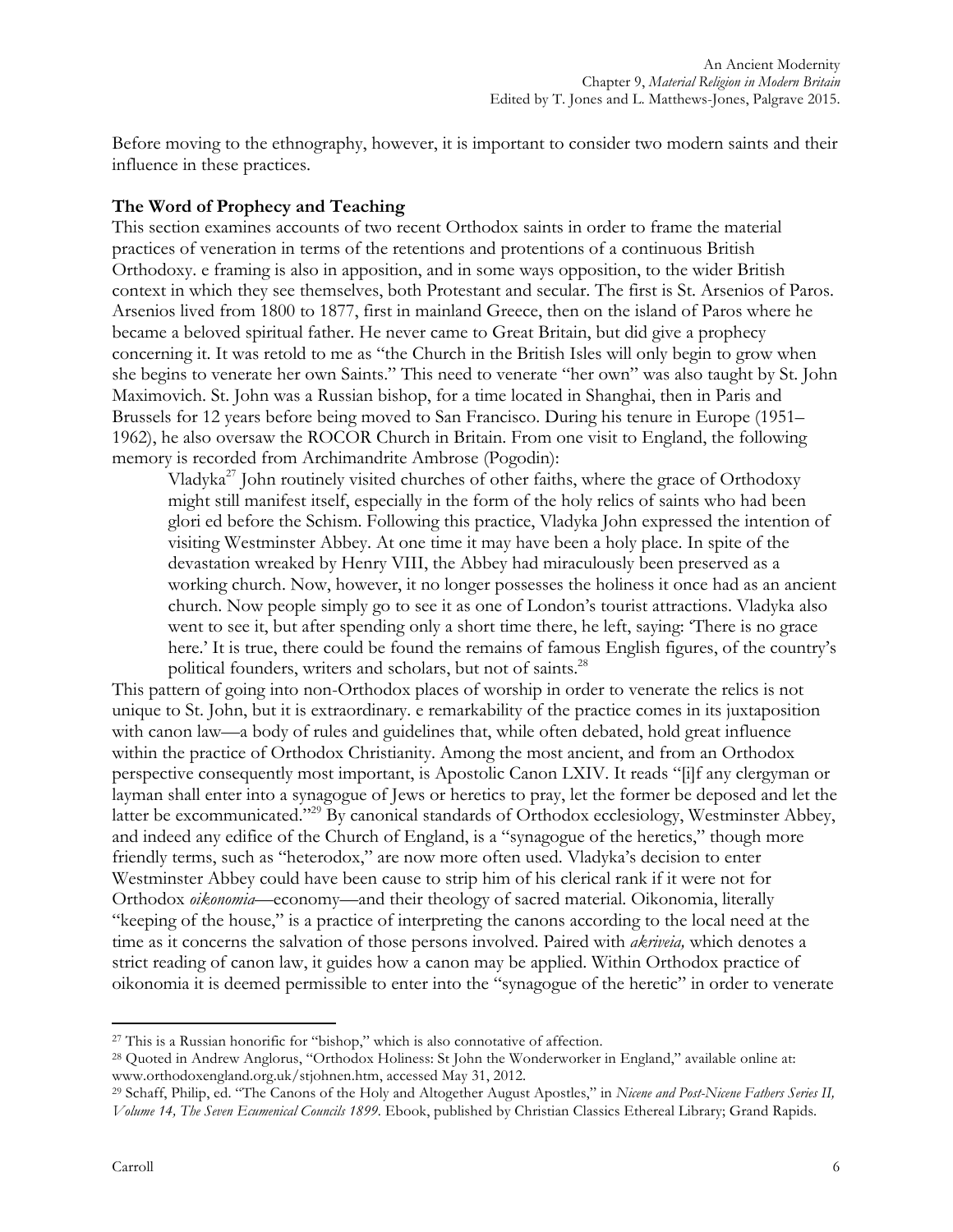the relics of Orthodox saints.<sup>30</sup> Thus, should sacred things have fallen into the hands of those outside the Church, Orthodox Christians are allowed to break the literal meaning of the canon and go to pray therein. There are two conclusions that come out of this account of Vladyka John. In the first instance, it demonstrates the real power of sacred material over what is otherwise perceived to be a harmful and spiritually toxic environment. Following from this, it reiterates the degree to which Orthodoxy perceives the Anglican witness as a hostile force. As St. John Maximovich said, "There is no grace here."

St. John's practice of visiting "churches of other faiths" was part and parcel of a wider instruction for the Orthodox Christians from the East now residing in the West to learn about and venerate the ancient saints of the pre-Schism Church. There is a harmony between St. John's teaching and St. Arsenios's prophecy, and through the work of John Maximovich much was done toward cataloguing and venerating the local saints.<sup>31</sup> The continuity of the Church, both living and dead, is central to Orthodox ecclesiology. Therefore, the saints of a region are fundamental to the well-being of that local Church. Recognizing this, the intra-Orthodox ecumenical endeavours under the Episcopal Assemblies, $32$  which were organized in 2010, have sought to complete this process. Although many lists of saints exist, they do not all agree; and, when they do all attest to a certain saint, the biographical accounts may differ. For example, the Greek Menaion records St. Aristobulus to be a martyr. This is not part of the record held by the Orthodox Church in America, $33$  which works from Russian sources. Despite the variance, what is important to note is a strongly felt need at all levels and across ethnic boundaries to establish an Orthodox Christian practice in the British Isles that is a continuation of what was before and is still retained in part. Britons and Irish find themselves living in a group of islands rich with a religious history with which they both identify very closely and from which they are markedly separated. The practice of Christianity in the British Isles has become something with which many Orthodox can only partially identify. However, many art-like objects and points of interest within the landscape are objects of great importance for understanding how Orthodox Britons dwell in Britain.<sup>34</sup> With this context, the chapter now turns to examine this ancient modernity—how modern Orthodox experience their ancient predecessors.

## **Practicing the Saints**

 

This section engages with the ethnography arising from three-years fieldwork among those at St. Æthelwald's. It takes three pilgrimatic practices, each in turn, in order to provide examples of the interaction with material retentions of Orthodoxy within the British landscape. The first is a parish pilgrimage, the second is a local pilgrimage, and lastly individual pilgrimages are discussed. These highlight how Orthodox Christians go about finding material retentions of their religious heritage, a theme that is then pursued in the following section on holy ikons.

<sup>30</sup> This view was supported most notably by the twelfth-century canonist, Theodore IV (Balsamon) of Antioch.

<sup>31</sup> The influence of Maximovich on this matter can be seen in the creation of ikons of All Saints of the British Isles and a service to the same, which was commissioned by his successor.

<sup>&</sup>lt;sup>32</sup> These are local synods of bishops that have been called together based on geographic region across the traditionally non-Orthodox parts of the world. Every local bishop, from each of the self-ruling Orthodox Churches, present in a region are members of these Episcopal Assemblies tasked with specific pastoral and administrative duties within their local geographic context.

<sup>33</sup> The OCA commemorates him on March 16, information available online at

https://oca.org/saints/lives/2014/03/16/100816-apostle-aristobulus-of-the-seventy -the-bishop-of-britain accessed February 19, 2014.

<sup>34</sup> See Basso, Keith (1996) *Wisdom Sits in Places: Landscape and Language Among the Western Apache.*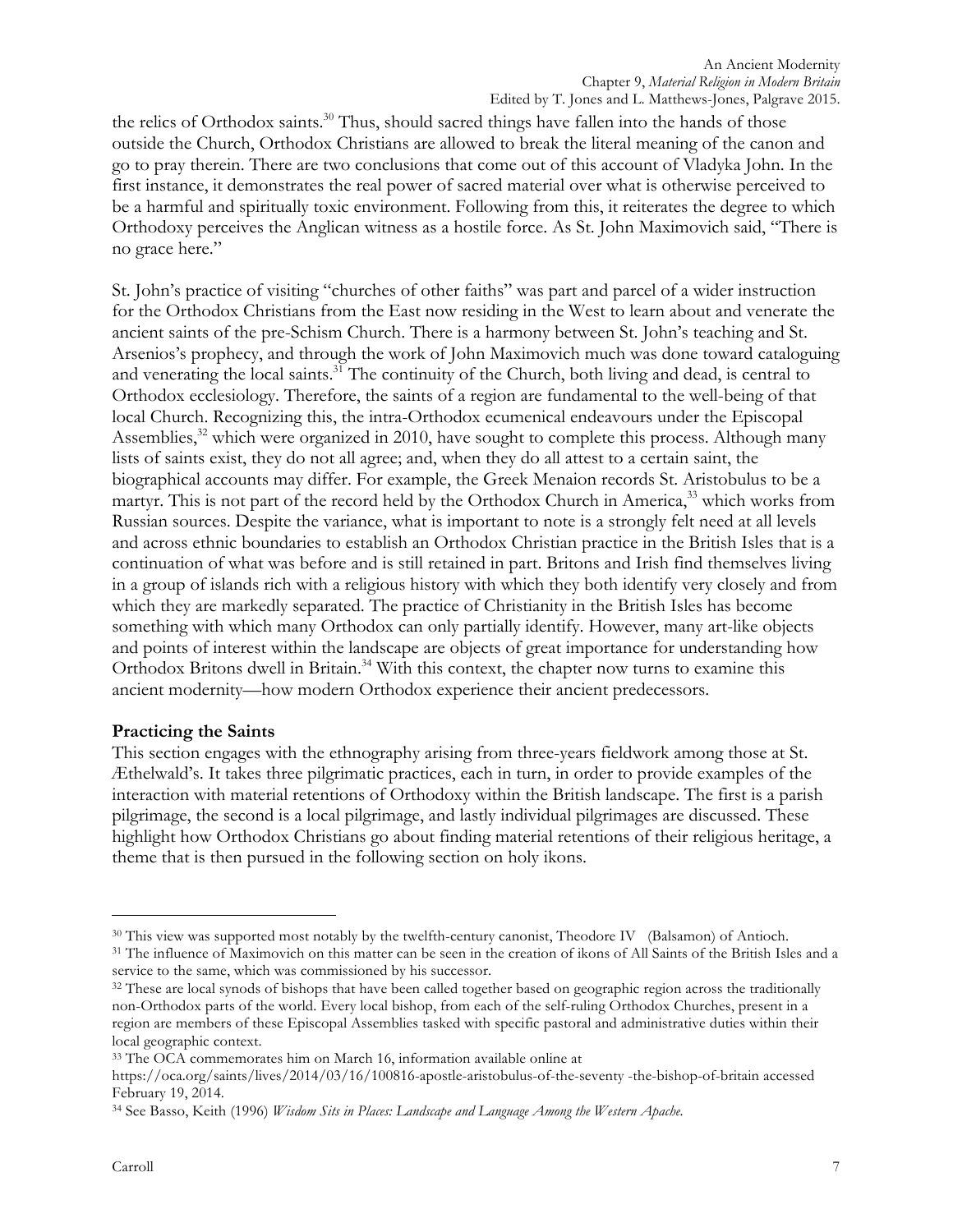#### *Our Lady of Walsingham*

In the spring of 2012, to coincide with the eve of the Annunciation, the parish organized a pilgrimage to Little Walsingham in Norfolk to visit the Shrine of Our Lady of Walsingham. The vision of Mary the Theotokos (The One Who Bore God) in 1061 falls into that short period after the Great Schism but before the Conquest. As such the original site and the still extant well are commonly held as a holy site by Orthodox Christians.<sup>35</sup> Traveling together on a hired coach, the roughly 35 parishioners and friends, arrived in Little Walsingham in time for a brief service of supplication—the small paraklesis to the Most Holy Theotokos. After a break for lunch and some time to explore the village, the group met again in the small upstairs chapel for Vespers. The small chapel is tucked away in the northeast corner of the Anglican Shrine. Situated in a portico near the belfry, the Diocese of Sourozh, under the Patriarch of Moscow, set up the chapel, which holds roughly 15—standing room only. Those who could not fit into the space, spilled out and down the stairs and back along the belfry. After the services, the pilgrims either stayed in the chapel to pray or went down and looked around the larger Anglican premises. Toward the back of the Shrine is the holy well, and, as is common among many British Christians, the pilgrims drank of this water and filled up bottles to take home with them. Before doing so, however, several checked to make sure that it was the same (ancient) holy well, not a reproduction. As addressed above, reproductions do not have the same continuity as retentions. The Orthodox pilgrims were not interested in Anglican holy water; but as a material retention of ancient British Christianity they readily participated in drinking water from the ancient well. What Husserl identified in terms of the mind's perception of an event in time finds a parallel in Orthodox perception of material remnants of Orthodox presence in Britain.

The next morning, as part of the Feast of the Annunciation, the parish of St. Æthelwald's processed out onto the high street, carrying a large ikon of Our Lady of Walsingham. The ikon has become a regular part of the community's worship and is now used each Feast of the Theotokos for processions. The pilgrimage was deemed a great success, and a parish pilgrimage to Walsingham has persisted each year hence. The birth of this new communal practice is best understood as part of the parish's wider goal to venerate Britain's own saints.

It may not be immediately obvious to think of Mary, a first-century Jew from Palestine, as a saint of the British Isles—but to those at St. Æthelwald's she is. As the choir prepared for the Feast of All Saints Britain in 2011, there was some discussion as to which *troparia* (hymns) would be sung for the occasion. When it appeared that there would be no troparia for the Theotokos a protestation erupted, arguing that She, Our Lady, being of Walsingham, which was known as England's Nazareth, was certainly a Saint of the British Isles and warranted commemoration first and foremost. As such, this specifically English representation of Our Lady has become central to the practice of St. Æthelwald's in song, ikon, and pilgrimage. Before leaving the chapel in Walsingham, each of the faithful led forward to venerate the Holy Ikon and to be anointed by the priest with the holy (and hot) oil taken from the lamp hanging in front of Our Lady's ikon. By traveling, praying, bowing, and kissing in veneration and being anointed, as well as drinking the holy water, the pilgrims understood themselves to be elbowing their way into the midst of a "synagogue of the heretic" to lay claim to an authentic expression of Christianity and re-establish a tradition of Orthodox spirituality in Britain.

 <sup>35</sup> It is worth noting not all Orthodox are particularly fond of Our Lady of Walsingham. There is one voice from within the parish which I heard protest that her veneration was post-Schism, and thus not suitable.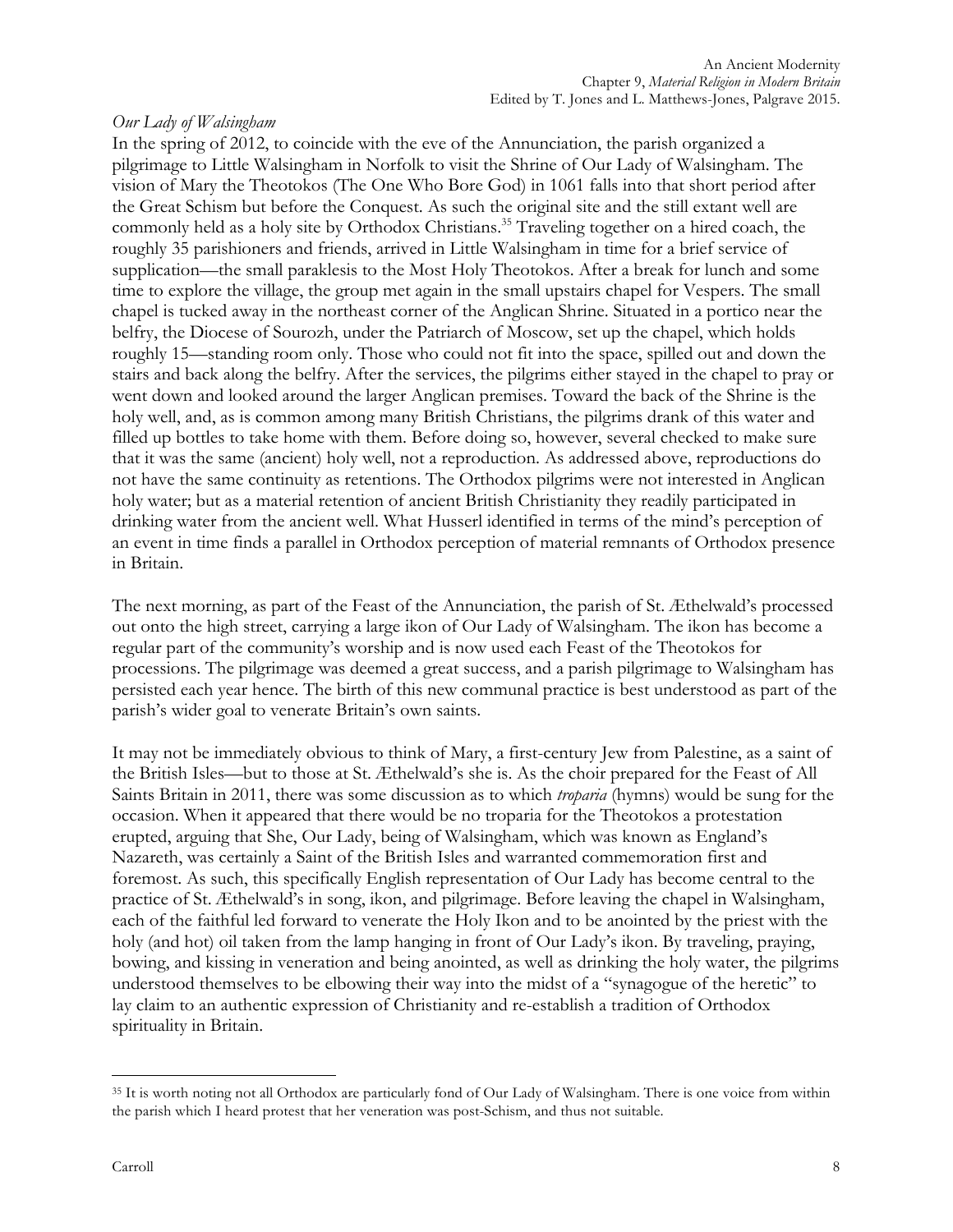#### *All Saints Barking*

A similar project of claiming and celebrating true British Christianity can be seen on a more local level, too. In May 2012, the third annual Pilgrimage to Barking Abbey drew a number of those from the London parish as well as a sister parish in Essex. For the first time, a small number met at St. Paul's Cathedral to pray at the chapel of St. Erkenwald and St. Ethelburga (more commonly known as the Middlesex Chapel<sup>36</sup>) before going by foot, boat, and then train to the site of the ancient abbey. e following comes from a May 2011 newsletter from the sister parish, in anticipation of the second Barking pilgrimage. It reads

Last year's Pilgrimage in the lovely ruins at Barking was prayerful and happy. This Pilgrimage is open to the Orthodox faithful from all parishes, especially those in the London area. Please make it as widely known as possible. The Holy Monastery at Barking was founded in the mid-seventh century by **St. Erkenwald**, who later became Bishop of the East Saxons, with St. Paul's as his cathedral. The first Abbess was **St. Ethelburga**, who ruled with **St. Hildelith** as her spiritual guide. Other Orthodox saints also are connected with Barking, and we celebrate them all in this pilgrimage to a place which should be a centre of great devotion. Join us for this celebration of holiness, the holiness of our own region. (Emphasis original.)

Alongside establishing an annual pilgrimage, the sister parish commissioned an ikon of All Saints Barking from a Syrian ikonographer who had done extensive work for the Arab-speaking London Cathedral. Although it is beloved by many, the ikon has come under some criticism from a number of individuals. There is the understanding, even among those who rejoice that it was made, that it is not ideal. The ikon captures none of the character of Barking nor the saints imaged therein, instead it shows generic persons standing in front of a Syrian desert. So, although the image is received as a holy ikon and both it and postcard copies are venerated by many, it goes only part way to rightly portray British saints in an appropriate materiality.37

Although Walsingham has enjoyed the attention of Anglicans, Catholics, and Orthodox for some years, Barking is primarily and simply a ruin. And, though it has a rich and ancient history going back to the seventh century, it receives little attention from wider circles of contemporary Christianity. This fact is something of which those at St. Æthelwald's and its sister parishes are quite aware, and find in need of correction. As such, the newly commissioned ikon of All Saints Barking and the yearly pilgrimage to the ruins are part of a process of reëmergence. If the weather allows, the services are held out in the open, among the ruins themselves. Here the stones and mortar are the only material things that house testament to the saints, but this is enough. As the announcement says, this is "holiness, the holiness of our own region." e continuity of geography is itself what makes Barking a holy site.

The fact that there is no Orthodox chapel at Barking is a useful contrast to Walsingham, as it highlights that it is the relic (e.g., the holy well and the old abbey stones), as a retention, rather than

<sup>36</sup> As a side note, there is no relic, nor even an ikon, which would link this chapel to the saints. It is in name only. The present site of St. Paul's Cathedral, however, is thought to be the same as that of St. Erkenwald's day. Tgis is enough to constitute the Anglican chapel as the starting point, as the pilgrims would take the same journey from the cathedral to the abbey as their forbearer.

<sup>&</sup>lt;sup>37</sup> It is worth pointing out that Orthodox Christians are not concerned with the anxieties of authenticity in the age of mechanical reproduction, a la Benjamin, Walter (1936) "The Work of Art in the Age of Mechanical Reproduction." See also David Freedberg, *The Power of Images: Studies in the History and Theory of Response* (Chicago: University of Chicago Press, 1989), especially Chapter 6.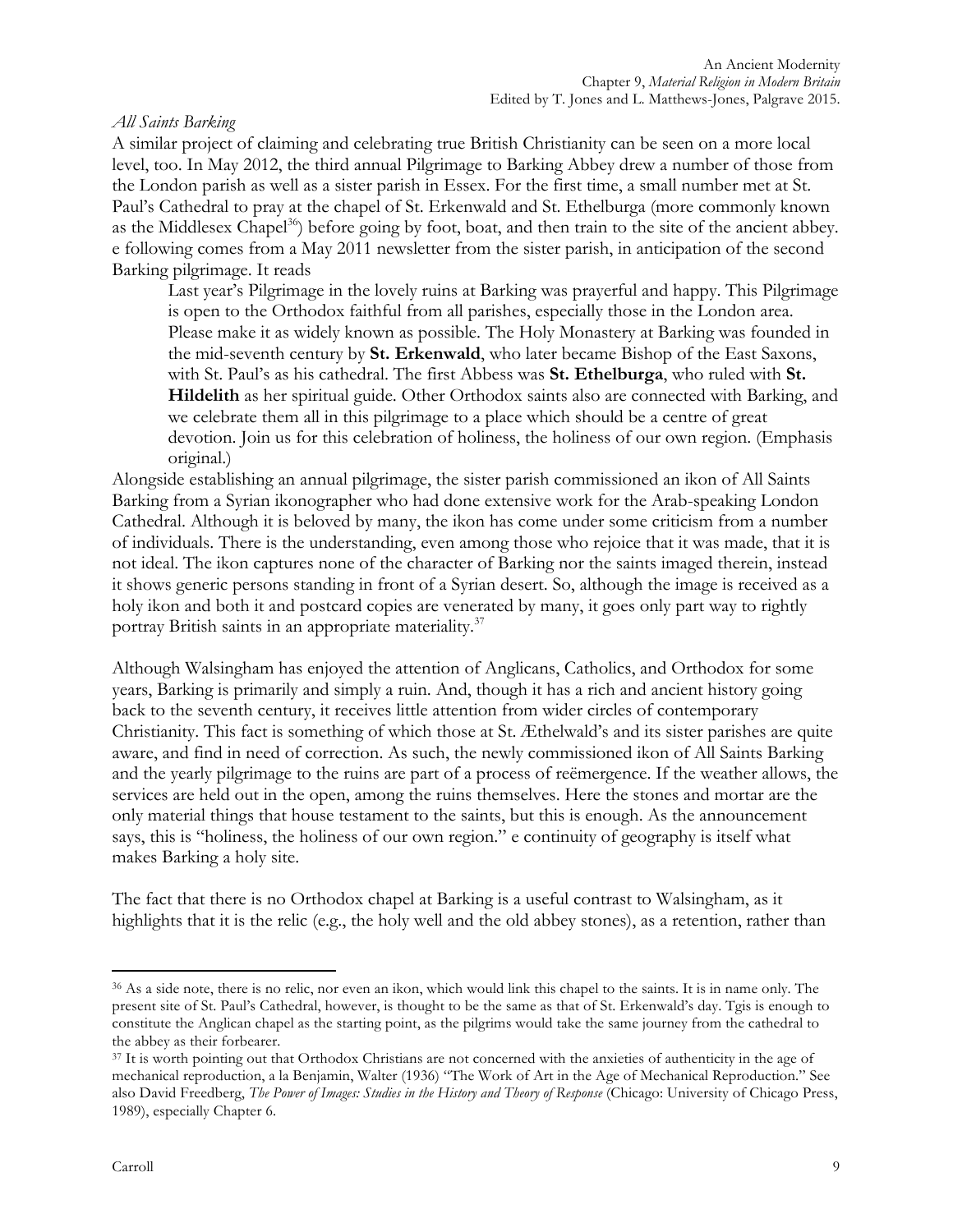the building (e.g., the Walsingham shrine), as a reproduction, which legitimizes the place as worthy of pilgrimage.

## *St. Cuthbert*

The last pilgrimage to mention here is that to St. Cuthbert in Durham. St. Cuthbert is an incredibly unique case wherein the Orthodox saint has survived—intact—since the seventh century. I have heard of no large group pilgrimages taken to visit St. Cuthbert and St. Oswald and the Venerable Bede, who are all in the Durham cathedral, but St. Cuthbert is a favourite for many individuals and some visit him quite often. In Durham, the tombs of the saints allow veneration much in the fashion of the eastern saints.38 With the presence of holy relics, and quite considerable ones, the faithful pilgrim is able to do a full prostration (*metanoia*), kiss the stone cover and make their prayer.

An Englishman in his 60s whom I will call Clarence laughed when he told me about his experience making a personal pilgrimage to Durham. He had joined up with a group of Anglicans as they went about the cathedral on a tour. Arriving at the tomb of St. Cuthbert, the group bowed their heads in prayer to the saint. He crossed himself and went down "on all fours, smacking my forehead on the tomb, as one does," he says, "and I gave the Anglican minister leading the group quite a shock." For Clarence, the Anglicans served as suitable companions while visiting the building and seeing what there was there, but once coming upon the relics of the saint, he distinguished himself through the custom of his religious devotion. The process of bowing, often with one's forehead to the ground, before a relic or holy ikon before kissing it is a customary act of repentance and humility before an object recognized as sacred and holy. But this customary use of material often sets the Orthodox Christian at odds with the wider Christian milieu in Britain.

## **Rematerializing the Holy**

 

The previous sections have brought out the doctrinal and praxiological aspects of venerating the ancient Orthodox saints.<sup>39</sup> Looking at the teachings of Ss. Arsenios and John, the chapter shows the internal tension within Orthodox theology of the simultaneous need to venerate and fellowship with the ancient saints and the spiritual danger that is perceived in non-Orthodox settings. Looking then at the three pilgrimages, the chapter highlights the ways in which this tension becomes felt in Orthodox praxis as the faithful work within existing heterodox (that is, not Orthodox) structures in order to find what reputable pieces of Orthodoxy are still retained so as to ground their veneration and commemoration in a fully material fashion. This final section focuses on this process of finding aspects that are deemed to be acceptable in order to produce an authentic local expression of Orthodoxy. It focuses on one ikonographer from St. Æthelwald's and her work in order to draw out some of the intricacies and ingenuity with which Orthodox Britons seek to make the most suitable British expression of Orthodoxy.

In 2011 a young couple connected to the parish asked the ikonographer, Christabel, to paint an ikon of their newborn son's patron, St. Theodore of Tarsus and Canterbury. Receiving the commission, Christabel started on the very long process toward producing a suitable, and quite beautiful, ikon of St. Theodore. For Christabel, preparing to paint an ikon is a way of life, and must—she feels—be in practice long before any formal design work may take place. Following traditional norms of

<sup>&</sup>lt;sup>38</sup> See for example, Jill Dubisch, *In a Different Place: Pilgrimage, Gender, and Politics at a Greek Island Shrine* (Princeton: Princeton University Press, 1995).

<sup>39</sup> See also, Jean-Pierre Warnier, "A Praxiological Approach to Subjectivation in a Material World," *Journal of Material Culture* 6:1 (1991): 5–24.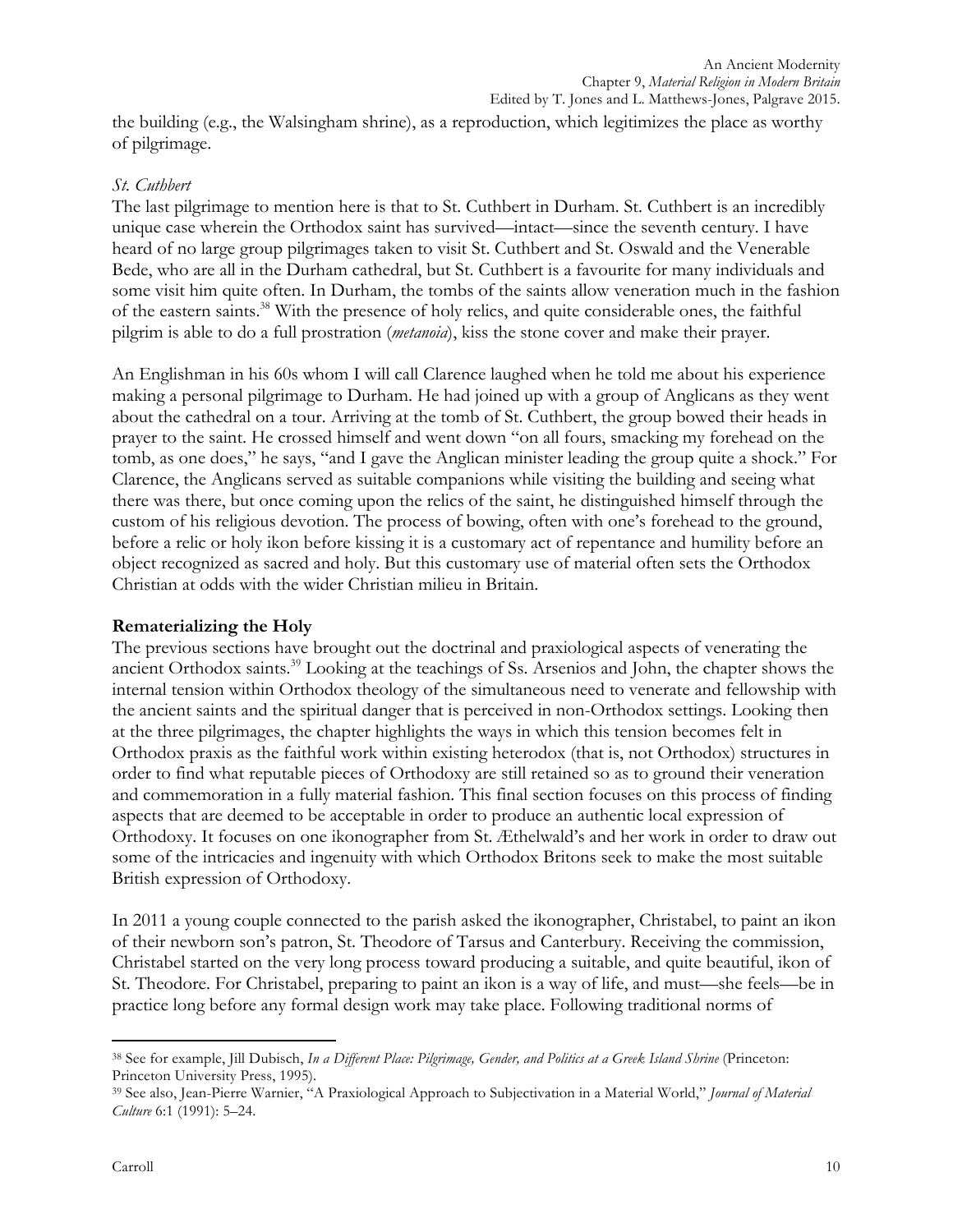Orthodox Christian ikonographic practice, Christabel sees her work as an ikonographer made possible first and foremost by her life as a communicant member of the Orthodox Church. As ikonography is a spiritual practice, recording theology in visual form, ikonographers traditionally must observe the cycles of feasts and fasts, observe abstinence in preparation for painting an ikon, and work under the guidance of a spiritual father or mother, with the blessing of an Orthodox bishop. Only with this totalizing practice within the holy tradition of the Orthodox Church is Christabel then ready to paint ikons. The design process begins with prayer in order to establish a connection with the saint; then, where possible, Christabel makes pilgrimage to venerate their relics, or at least a place associated with their life. As Christabel informed me, this enables her to "form a more meaningful spiritual connection" with the saint.

In preparing for the ikon of St. Theodore, she visited Canterbury, spending time in the Cathedral and the ancient holy places in the area associated with St. Theodore. After doing this, Christabel then proceeded to read everything that related to the saint, including period texts about the saint and those from the same region. She tries to find the sources closest to the individual, but also reads widely about the regions in which the individual lived, worked, and travelled.

As St. Theodore was a native of Tarsus, and was then in Rome before being sent to Canterbury, Christabel read up on each of these places during the period St. Theodore would have been there. Christabel also considered archaeological evidence, finding examples of what images, architecture, and art objects were created in those regions during the appropriate time period—or as close as possible thereto. She found images of frescos in Rome, and mosaics from Ravenna that were contemporaneous to the late seventh century saint. Adding to this, she found examples of local artefacts from the period such as the Kingston Down Brooch (c. 630) and the St. Matthew Gospel from the Stockholm Codex (mid eighth century). Collating these and other examples, she considered what material culture would have been available to the person; what the formal features of their material ecology would be, such as the shape of their vestments or monastic tonsure; the architectural style of their built environment; and what they may have made, or participated in making themselves. rough this lengthy process she seeks to learn St. Theodore's personality, and a feeling for the time and place he lived.

Christabel is very particular, and while she recognizes that not every ikonographer goes through such a highly engaged process as outlined above, she feels she must. For Christabel, this process prepares her for her work as it allows her to get to know the saint on a personal level. In her work to gain a perspective wherefrom she can know the saint personally there is a parallel between what Christabel does and a wider practice in Orthodox Christianity of remembrance, or *anamnesis*. Anamnesis is not, like Husserl's "reproduction," a type of historical recollection. Rather, it is a means whereby the Orthodox Christian is, through mindfulness, able to participate within events long ago. It is a process of coming- to-know-as-if-I-where-there, and is central to Orthodox participation within the passion-play of the Great Feasts—most specifically Pascha;<sup>40</sup> it is also the avenue toward partaking of the Eucharist correctly. Christ said, "Do this in remembrance of me," and this remembrance, or mindfulness, is understood to let the memorial become an embodied, lived experience. In this way, it can be said that anamnesis, as a religious practice, is an activation of

<sup>40</sup> Pascha is the Feast of the Resurrection, roughly synonymous to Western Easter.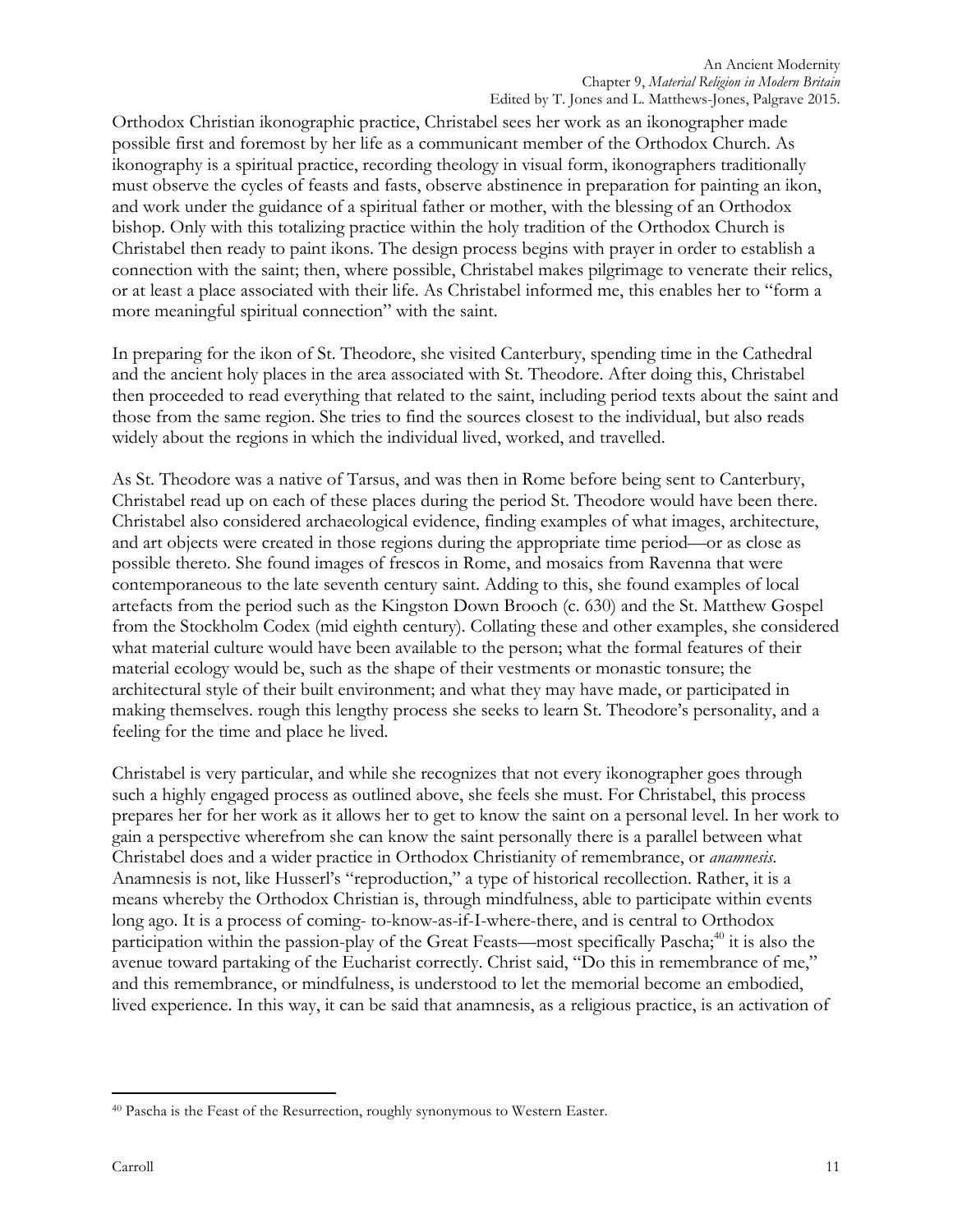material retentions (be they relics, the Eucharist, or liturgical pageantry) in order to experience the original event—what Husserl calls "the originary act"—in the same manner as those long before.<sup>41</sup> Once Christabel feels she has a good sense of the saint, she begins to work with the layout of the ikon. Examining existing ikons of the individual, Christabel tries to discern the best way to represent the saint. With St. Theodore, she was, at the time, only able to find six extant ikons of him, all from recent his- tory (and more have been made since). She chose as her primary exemplar one which demonstrated both technical skill and conformity to broader schools of Orthodox ikonography, but decided that she would like to change a number of things. As one can see if one looks at the exemplar by Aidan Hart, St. Theodore looks something of an old Oxford Don.<sup>42</sup> In contrast, Christabel decided that she would prefer to show St. Theodore as an old monk from the eastern Mediterranean.

#### <Image here.>

## **Figure 9.1** Christabel Helena Anderson, St. Theodore of Tarsus and Canterbury (2011). Courtesy of the artist.

She also decided to modify the colour of his vestments, and the generously sculpted depiction of the fabric. The pale blue of Hart's St. Theodore, she tells me, was available in the late seventh century, through the use of woad (*isatis tinctoria*); however she felt that a richer dye would have been more appropriate to a person of such a high rank as St. Theodore. It would also serve to emphasize the strength and singularity of his character. On one hand, this may seem like a trivial issue, but one should not underestimate the value of particularity. Ikons, in Orthodox Christianity, are more than simply art-like objects; they are theological statements, used for teaching and worship. Christabel feels the weight of this, and strives for the most accurate, most true, and highest quality representation to which she is able to achieve.

From her readings about St. Theodore's life and work, she got a sense that he was a very ordered and organizing man. He set up schools, established ecclesiastical structures, was the first bishop to really unify practice across the English Church; and many of the structures established by him still survive today. As such, Christabel designed his ikon with a rare level of internal geometry. She assesses harmony and proportion as well as symbolism through the Orthodox Christian understanding of geometry, perceiving and balancing the harmony between parts. This is an internal harmony, and it is rarely obvious except in the forms seen in architecture or woven into holy vestments. This is not something she usually emphasizes, but because of this aspect of St. Theodore's personality, she did a number of drafts overlaid with geometric grids in order to lay out the lines of the ikon in a manner which suggests a "harmony between parts."43 (See Figure 9.2 for example.)

<sup>42</sup> A reproduction of Hart's ikon is not offered here. It can be found on the ikonographer's webpage, http://aidanharticons.com/, under Western Saints. Since 2011– 2012, when the work carried out by Christabel discussed in this chapter took place, Hart has created additional St. eodore ikons. e original one, which Christabel followed as an exemplar, is on a gold background, with his name reading "St eo- dore of Tarsus Archbishop of Canterbury." <sup>43</sup> It may be worth pointing out the difference here between what Christabel identifies as internal "harmony between parts" and what, for example, appears in the Islamic arts. Maryam Al-Ainati's 2012 work *Exploring Islamic Geometries*, by contrast, highlights the role of geometries in Islam as a means of visualizing theology. For Christabel, working within a tradition that not only allows, but necessitates, the use of representational images of holy persons, balance and proportion are means of conveying personality, not solely means of constructing sacred visual space.

 <sup>41</sup> Edmund Husserl, "The Origin of Geometry", translated by David Carr, in Jacques Derrida, *Edmund Husserl's Origin of Geometry: An Introduction*. (Lincoln, NE: University of Nebraska Press, 1989 [1936]), 155–80.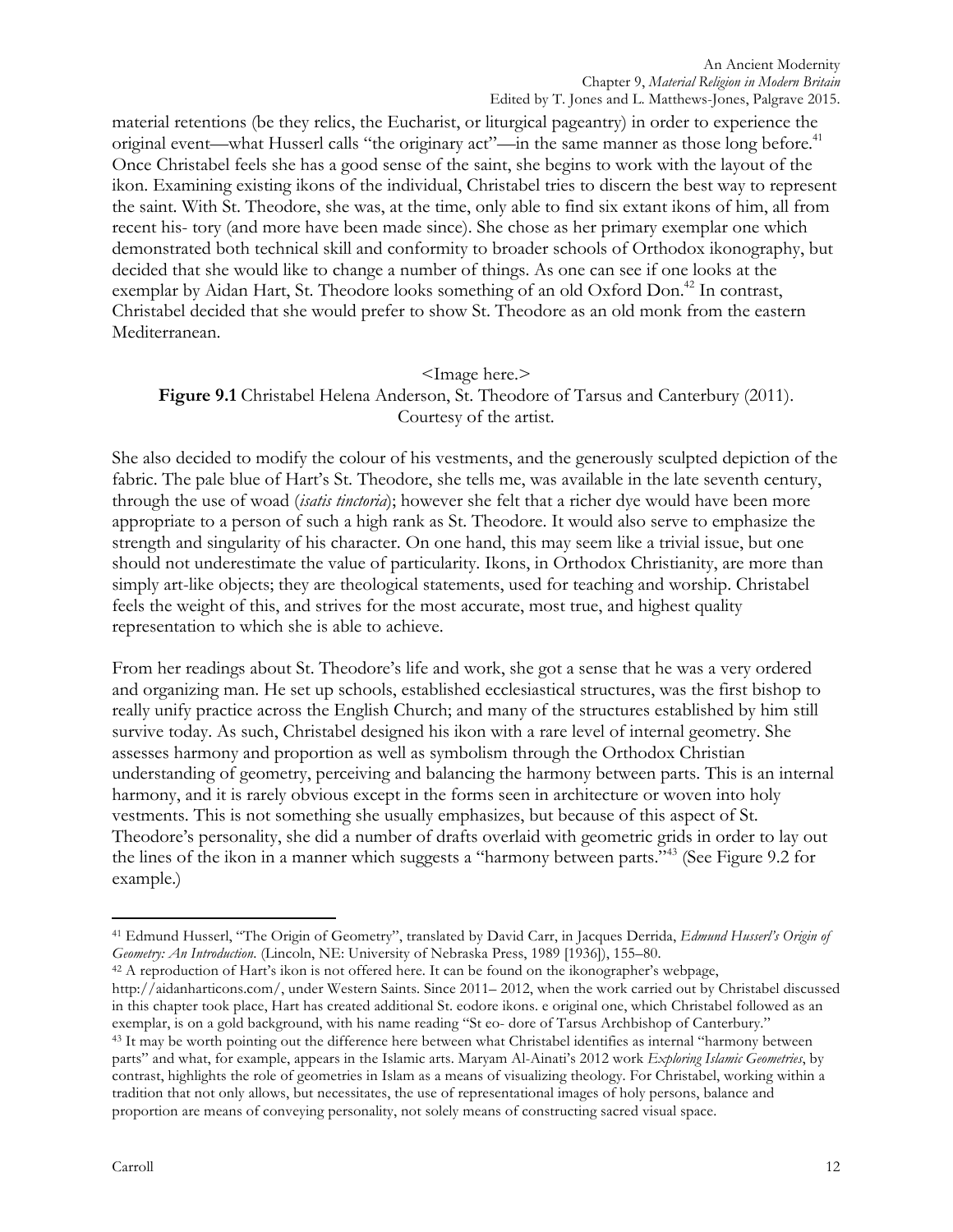The geometric analysis for St. Theodore can be contrasted with her St. Cuthbert's ikon. St. Cuthbert was a farm boy and an ascetic. He held off his consecration to the episcopate as long as he could, and was much more a man of the wilderness and prayer. For his ikon, she created forms inspired by what is sometimes called the "wet fold" technique, stylizing the water and hills in a particularly organic manner found in early British art and best typified in the Lambeth and Bury Bibles. In each case, Christabel has sought the techniques and motifs that best demonstrate the aspects of the saint which she feels most accurately portrays who they are. She describes what she calls the *biomorphic*  quality of the saint—literally the shape of their life. Christabel draws on any and every resource available to her in order to come away with a sense of the personality, character, life events, and lived context of the saint. She then seeks the best method to represent that life in the visual and tactile field of the ikon's surface.

> <Insert Image.> **Figure 9.2** Photo of artist's sketch of internal harmonies (2012). Timothy Carroll 2012. Courtesy of the artist.

<Insert Image.> **Figure 9.3** Christabel Helena Anderson, St. Cuthbert (2010). *Source*: Courtesy of the artist.

This dedication to detail and quality is seen not only in the research to find the biomorphic quality, but also in how she moves to portray that—both in the formal design and also in her choice of materials. Christabel uses natural pigments and occasionally historic manmade pigments (such as minium), and prefers to source the material locally. She sources minerals, when available, from British mines, and produces her own ink from oak galls collected from local forests. is should not be read as a fixation on being British—rather it is a concern with quality and a more holistic realisation of the shape of the saint's life. She sources British (what she calls "regionally appropriate") materials, and establishes a prayerful relationship with each material, to ensure that the pigments match those to which the saint, living in the British Isles, would have had access. Producing her own pigments allows Christabel to have better control of, for example, the pH level of her ink. Her attention to the potential allowances of her material mean that for egg tempera paintings such as the St. Theodore ikon, she only uses organic, free-range chicken eggs that are as fresh as possible and have been collected with consideration for the laying hen. Like with the oak gall ink, this improves the quality of the paints, helping ensure the ikon will last. This detail is important to take into consideration, as longevity of the art-like object will allow for multiple generations of Orthodox worshipers to join together in the same act of veneration—something that can be seen to heighten the unity of the Church in an embodied, praxiological way. Likewise, with gold leaf, she only uses 24k gold. In every case, from textual sources, to images, to historical artefacts, to the raw materials, Christabel strives to find the most appropriate items, information, and inspiration in order to ensure the production of an ikon that can last.

It is noted here, and developed below, that there is not anything "wrong," in her understanding, with Hart's ikon. Likewise, any number of pigments and designs could be used. Her choice in selection, however, discerns which means, among many viable options, will produce the best possible option. In other words, she seeks to produces art-like objects that as material protensions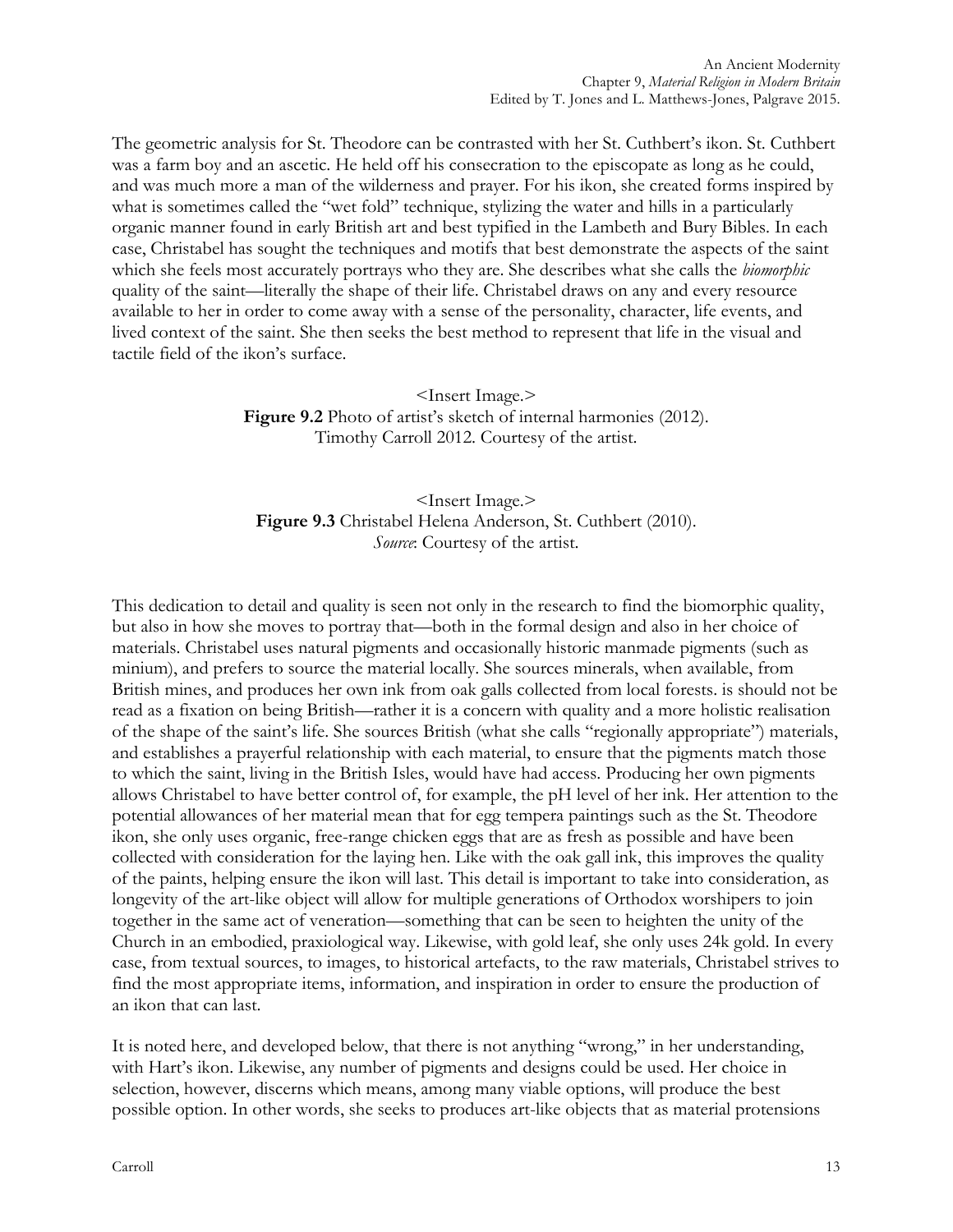can most effectively extend the present continuity of the Orthodox Church in Britain into the future.

With the material components, there is often a clear choice as to which wood, gesso, or pigment is of the best quality. And likewise, there is often good historical evidence to suggest which colours are most appropriate to the rank, time, and location in question. Christabel's task becomes more di cult, however, when she must find the appropriate means of representation. With some saints, and most especially with the Theotokos, Christabel has access to copious possible forms well within sacred tradition, proved by use and reuse. In the case of the British saints, however, this is not the case due primarily to sixteenth and seventeenth century iconoclasm. From the wealth of representational forms available in the broader, modern context, Christabel seeks out what is most appropriate to show the shape and form of the saint's life. Here, as the Orthodox community seeks to venerate her native saints in fulfilment of St. Arsenios' prophecy and the teaching of St. John and many others, it must search among artefacts and texts from other traditions in order to find the bits of, what the pilgrimage to Barking called, "the holiness of our region."

# **The Death of Authenticity**

This "holiness of our region" is best understood in both degrees of "our." The holiness found in the ancient pilgrimage sites, and sought in the burgeoning ikonographic tradition of the British saints, is "ours," that is, belonging to the Orthodox Church in Britain. It is understood to be the spiritual heritage of all Orthodox Christians residing in these lands, regardless of ethnic bloodlines—after all, St. Aristobulus was Cypriot. But this "our" is also best understood as their (i.e., the Orthodox Christian's), personal and communal, means to holiness. The bond between the well-being of the local Orthodox Church in Britain and her treatment of her saints can be seen on each level.

The prophecy of St. Arsenios describes this bond as a conditional relationship: When the saints are venerated, then the Church will be healthy and grow. The pilgrims experience it as a real, lived correlation. The process of finding Orthodox spiritual treasure within the secular landscape—such as in Barking, or within heterodox space—such as in Walsingham and Durham—helps reconstitute an Orthodox vision of Britain. By engaging with remnants of ancient Orthodoxy as retentions within modern Britain, Orthodox Christians make a claim concerning the continuity of Orthodoxy and Britain in relationship together. e continuity is one of participation, which maintained through the material retentions of Orthodoxy within the British Isles. Much like the Maori meetinghouse as discussed by Gell, these distributed art-like objects and intentions allow the multi-generational unity of Orthodox Christians in Britain. Orthodox Britons are able to retain the past moments of Orthodox presence through the Orthodox practice of anamnesis (remembrance). By doing so the present Orthodox Church in Britain is constituted as a great centre of holiness and missionary zeal—just as were its forbearers in places like Walsingham and Barking. Within the space of the ikon, the materiality of this process of venerating long forgotten saints is fore-fronted. e crisis of representing the sacred where there is no sacred tradition to follow forces those who are given this task of revitalisation to seek out and find Orthodox spiritual treasures within the secular landscape such as archaeological digs, or within heterodox spaces—such as the churches of Rome, Ravenna or Lambeth.

A cursory read of this practice might suggest that Christabel, those at St. Æthelwald's, and other Orthodox Britons are seeking to establish an authentic local Orthodoxy, much like their Muslim co-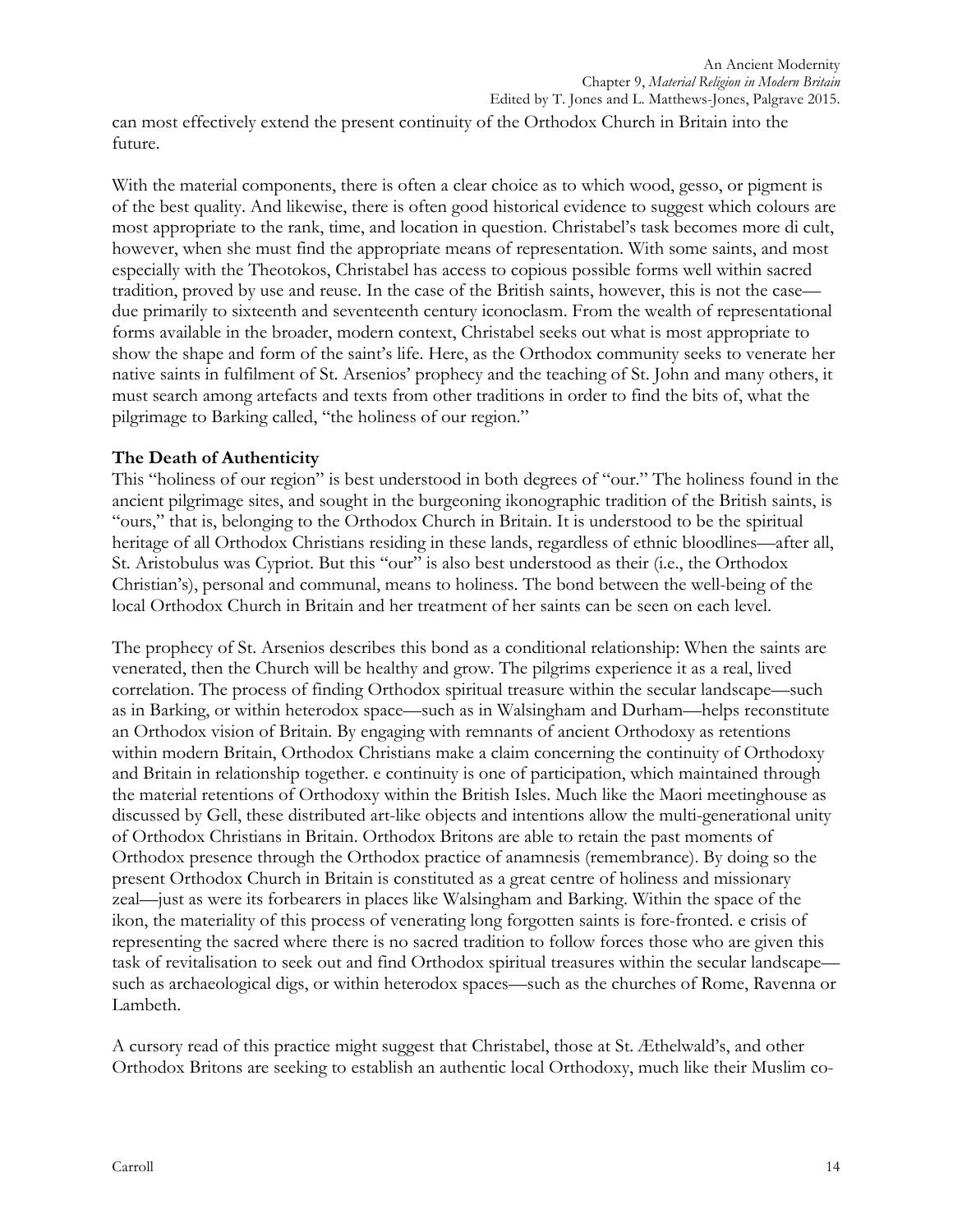nationals.44 In the building of the Cambridge Mosque, the planners sought to articulate what an "English mosque" would look like, not through the development of "a new 'English' form but, on the contrary, one that moves toward traditional Islamic roots in a more profoundly academic way that is perhaps perceived by its commissioners as more authentic."45 The comparison, however, is most useful only by contrast. Although both practices draw on ancient religious practice and artefactuality, there is a very strong sense within the community of Orthodox Britons that theirs is not something introduced to Britain recently, but something that has existed here for almost two millennia—but silenced for the latter half of that history. By contrast, Muslim presence in Britain is largely a post-colonial phenomena, growing from a few immigrants in the mid nineteenth century, but only becoming particularly visible after World War II.<sup>46</sup> Without a regional history, the Cambridge Mosque, "through its reliance on an interpretation of traditional Muslim architecture[,] suggests a new one where forms are re-invented for an English context."<sup>47</sup> Thus the highly academic pursuit of authenticity is, like Islam itself, something recently moved into the British landscape. By contrast, the Orthodox position toward their religion and their region is best articulated as reëmergence. Even in cases where the individual is not ethnically "British," there is a felt connection between the region in which they live and the religious devotion which, they feel, has deep roots in British soil. The long history of the Church in the British Isles, spoken of briefly at the beginning of this chapter, is held to be not just something of national heritage, but something which actively shapes the spiritual tenacity of the region; these are events within the temporal horizons of British Orthodoxy. Thus the growth of Orthodox Christian veneration of Orthodox saints of the British Isles is not seen as a new interpretation of Byzantine or Slavonic Orthodoxy in Britain, but a revitalization of something local, specifically the "holiness," "of our region."

The anthropologist Georgios Tsourous, who works on Greek Christianity and specializes in Orthodox material culture, emphasizes that "every action resulting from [an Orthodox Christian's] relationship to Christ is authentic and adds to the pre-existing 'authenticity' (if we could say this)."<sup>48</sup> Such a Christ-focused, and accumulative, authentification is a result of the Orthodox position concerning the world. As Christabel's practice of searching out everything from historical documentation to archaeological finds, to producing her own pigments shows—anything is potentially useful for the Orthodox Christian in her practice of Orthodox worship. Her choice in picking a source of pigment is not a question of "Is this native to Church tradition?," but "Will this help convey the biomorphic qualities of the saint to current and future Orthodox faithful?" A few categories of resources emerge from the wide range available to Orthodox practitioners. The first is items of historical continuity, like the stones of Barking Abbey and the Well of Our Lady of Walsingham. The second category is that of materials which will ensure the longevity of the holy things into the future of the Church, such as inks with a neutral pH, or free-range organic egg yolk. The third is that of items that capture the biomorphic quality of the saint, like the formal geometry or organic fluidity of Ss Theodore's and Cuthbert's ikons, respectively, or certain pigments.

The first two categories are actually the same. Both endeavour to expand the temporal horizons of the Orthodox Church. The first does so through active participation in the material retentions of

 <sup>44</sup> Shahed Saleem, "The Mosque in Britain: Finding its Place" in *Religious Architecture: Anthropological Perspectives*, ed. Oskar Verkaaik (Amsterdam: Amsterdam University Press, 2013), 185–204.

<sup>45</sup> Saleem, "The Mosque in Britain," 202.

<sup>46</sup> Joel Fetzer and Christopher Soper, "Britain: Establishment Religion and Islamic Schools," in *Muslims and the State in Britain, France, and Germany* (Cambridge: Cambridge University Press, 2005), 25–61.

<sup>47</sup> Saleem, "The Mosque in Britain," 202.

<sup>48</sup> Personal Communications, February 24, 2014.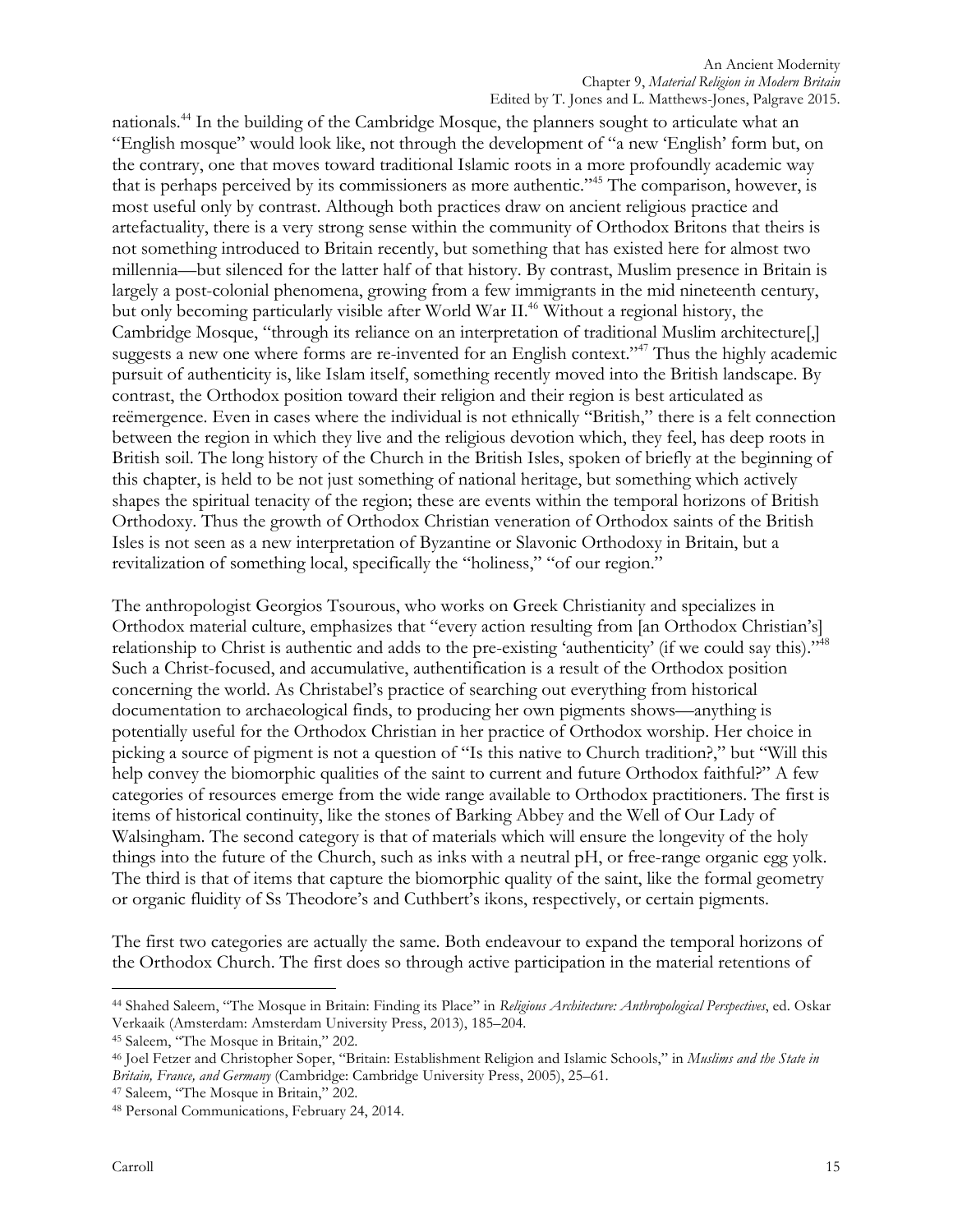preceding Orthodox communities. The latter does this as protentions for participation with successive Orthodox communities. In the act of anamnesis they are identical. Both facilitate larger parts of the Church to join together in a heightened tactile unity. As such, only two categories remain. The first allows for the praxiological unity of the Church, expanding the temporal horizons across time; the second facilitates the presentation of absent persons as present subjects.

The absence and presence of persons in ikonography is worth considering in more detail. In Christabel's own understanding of her work, she is removed from the picture as the ikon proceeds forward in time. As is common in Orthodox ikonographic practice, she leaves her work unsigned. Even those who do sign their work do not do so outright. Rather, they say "by the hand of [name]," emphasizing the lack of authorial initiative. The endurance of the ikon into the remembrances of future generations is not, in Christabel's understanding, a legacy of herself-as-artist. It is a facilitation of the Church-future as users of a good quality ikon.

The absence of the ikon's maker is reminiscent of the argument put forth by Roland Barthes in his "Death of the Author."<sup>49</sup> Barthes identifies the author as a "modern gure";<sup>50</sup> and in this the author is kin to its etymological sister authenticity.<sup>51</sup> The concept of the "author," Barthes says, is among other things the product of the personal faith of the Reformation and the "prestige of the individual."<sup>52</sup> The ikonorapher's anonymity, or distance through the use of the "by the hand of" phrasing, is much more akin to Barthes's "scriptor,"53 who writes the piece, but is not sufficient for the explanation of its meaning.54 In this way the text written, or ikon painted, both arise in the space of the reader/ viewer, who is "the space on which all the quotations that make up a writing are inscribed without any of them being lost; a text's unity lies not in its origin but in its destination."55 This is why it is all the more important for Christabel to capture in an appropriate way the biomorphic quality of the saints. The ikon, persisting past the painter, will always be seen in the present. It is in that moment that 'authenticity,' if it can be called that, takes shape. The capacity of the ikon to facilitate the intentions (that is, retentions and protentions, both) of Orthodox presence in Britain is not contingent on the art-object's inalienability in relation to the artist. Instead, it is in the ability of the reader/viewer to see, and be seen in (with haptic,<sup>56</sup> even corpothetic<sup>57</sup> gaze) the

<sup>49</sup> Roland Barthes, "The Death of the Author," in *Image Music Text*, translated by Stephen Heath (London: Fontana Press, 1977), 142–48.

<sup>50</sup> Barthes "The Death of the Author," 142. 51 Richard Handler, "Authenticity," *Anthropology Today* 2:1 (1986): 2–4; "Introduction: Commodities and the Politics of Value," in Th*e Social Life of Things: Commodities in Cultural Perspective*, ed. Arjun Appadurai (Cambridge: Cambridge University Press, 1986), 45.

<sup>52</sup> Barthes "The Death of the Author," 143; for similar concerning "authenticity," see also Handler "Authenticity," 2. <sup>53</sup> Barthes "The Death of the Author," 145.

<sup>54</sup> Ibid. 143.

<sup>55</sup> Ibid. 148.

<sup>56</sup> George Mentore, "The Master Art, the Haptic, and the Concorporate," in *Flow and Fixity: The Question of Intersubjectivity in Amazonia*, special issue of *Anthropology and Humanism* 37:2 (2002): 129–33; and Birgit Meyer, "'There is a Spirit in that Image': Mass-Produced Jesus Pictures and Protestant-Pentecostal Animation in Ghana," *Comparative Studies in Society and History* 52:1 (2010): 100–30.

<sup>57</sup> Christopher Pinney, *Photos of the Gods: The Printed Image and Political Struggle in India* (Hong Kong: Reaktion Books, 2004); and "Piercing the Skin of the Idol" in *Beyond Aesthetics: Art and the Technologies of Enchantment*, eds. Christopher Pinney and Nicholas Thomas (London: Berg, 2011), 157–79.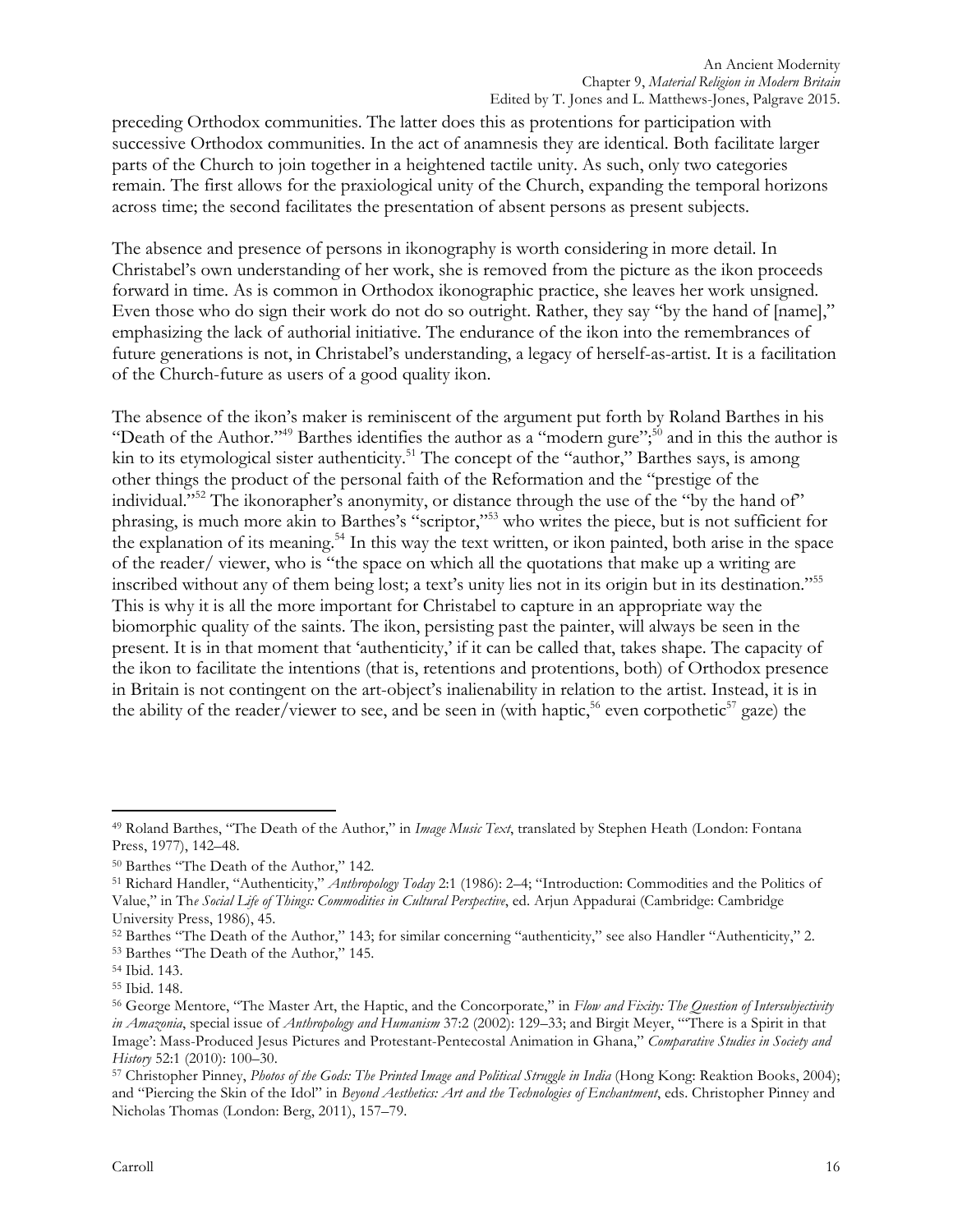ikon's "unity."58 If the Orthodox Christian is able to see the "unity" of the ikon, or find in the Anglican Cathedral a presence of "grace," then this is "authentic."

## **Conclusion**

It is worth noting, especially in light of the topic of this volume, that there is nothing particularly "British" about the practice that Christabel articulated to me. This fidelity to the theology and materiality of the Orthodox Church is part of "our holiness," as Orthodox Britons understand it—it is not cultural, nor national, it is a regional—local—expression. The homily given by the priests during the third annual pilgrimage to Barking stressed the continual introduction of "foreign" people into those constituted as "British," going back to the first apostles. So, while this revitalization movement within the Orthodox Church in Great Britain can be seen in the doctrinal modes of their religiosity,<sup>59</sup> it can only be fully understood in the material culture of the Church and the imagistic means of worship.

Taking seriously the material culture of Orthodoxy in the British Isles, this chapter explores the ways in which Orthodox Britons practice the holiness of their region. In so doing, the objects and places extant from ancient Christianity are seen to be retentions through which modern-day Orthodox are able to practice a continuity and intersubjective relationship with their predecessors. Put in a different manner, relics such as holy wells and abbey stones are material retentions which facilitate an expanded present wherein, through anamnesis, Ortho- dox Christians are able to experience the originary moment of Orthodox Britain, and carry it forward. It is in these examples that Britain can be seen most clearly as a place full of Orthodox presence, and—if Orthodox Britons succeed in their practice of their saints, a future presence, too.

#### **Notes**

I would like to express my extreme gratitude to Christabel Helena Anderson and those at St. Æthelwald's who have been very welcoming and generous with their lives, religious practice, and artistic expertise. I would also like to thank Georgios Tsourous, Sotiris Mitralexis, Pwyll ap Stifin, David Jeevendrampillai, Danielle Carroll, and the Cosmology Group at UCL Anthropology—each of whom provided helpful comments during the writing of this chapter. I would also like to thank Lucie and Tim, both as editors of this volume and organizers of the conference out of which this volume has come. All errors, both analytical and in the portrayal of the Orthodox Christian faith are entirely my own.

## **Select Bibliography**

 

Andriotis, Konstantinos. "Genres of Heritage Authenticity: Denotations from Pilgrimage Landscape." *Annals of Tourism Research* 38:4 (2011): 1613–33.

Barthes, Roland. "The Death of the Author." In *Image Music Text*, translated by Stephen Heath, 142– 48. London: Fontana Press, 1977.

<sup>58</sup> Unity, in the Orthodox religious context, must be seen in the context of Trinitarian theology: perfect unity within the distinct persons. It is not the unity of oblivion, and it is, following John 17, a unity that is to be shared by believers. <sup>59</sup> For a discussion of Harvey Whitehouse's doctrinal versus imagistic modes of religiosity in an Eastern Christian context, see Vlad Naumescu, *Modes of Religiosity in Eastern Christianity: Religious Processes and Social Change in Ukraine*, Halle Studies in the Anthropology of Eurasia Vol. 15 (Berlin: Verlag, 2007).